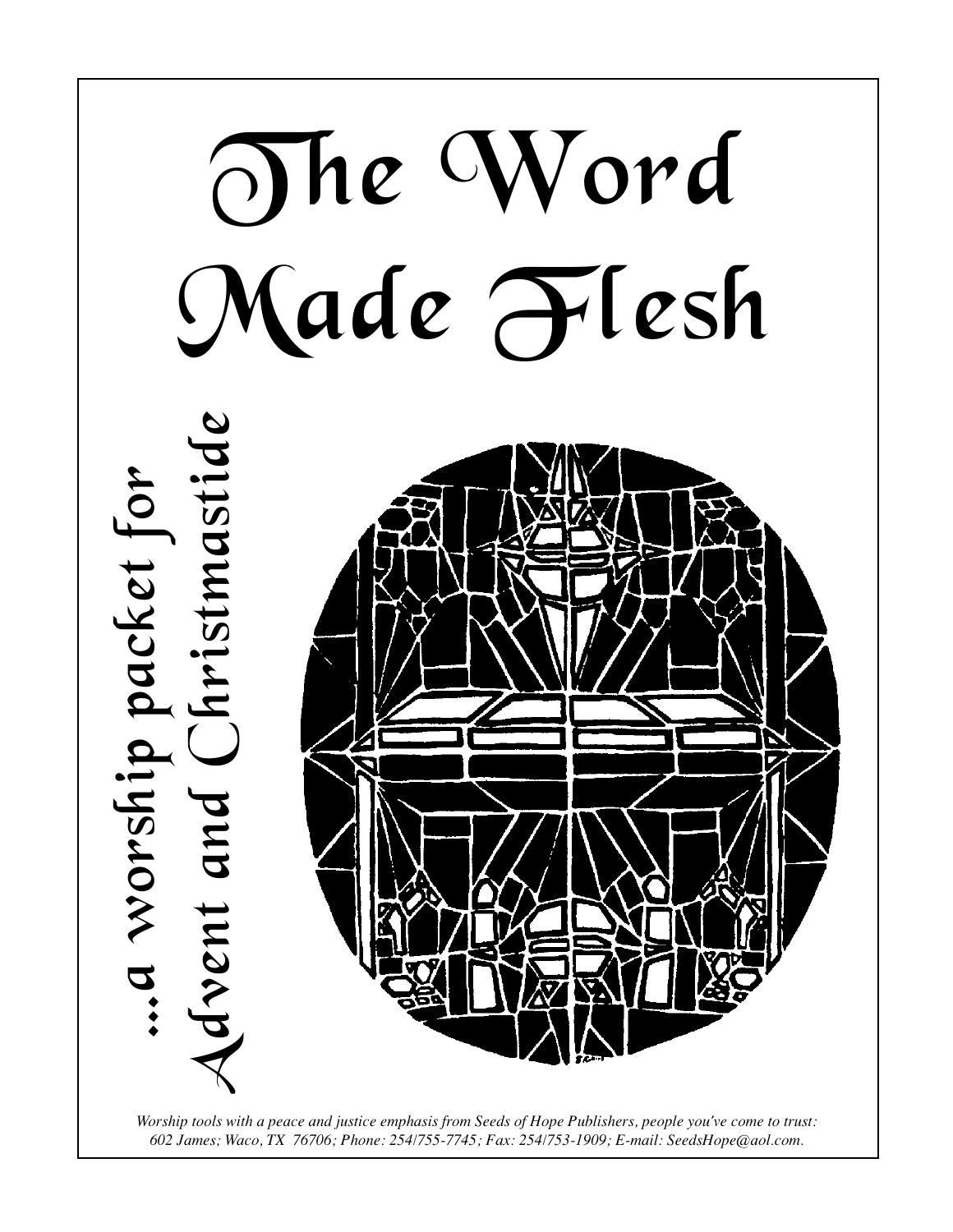### Worship Resources from

### Seeds of Hope Publishers

*These unique worship packets are available for the liturgical year, four packets a year for \$120 (\$135 for non-US subscriptions), one packet for \$50 (\$60 outside of the US).*

#### *Staff and Volunteers*

Lenora Mathis *Lenora Mathis*

#### *1998-99 Council of Stewards*

Patricia Bailey Martha Burns Linda Freeto H. Joseph Haag Argye Hillis Theodore Londos, Jr. Charles S. Madden Daniel B. McGee (President) Kathryn Mueller Nathan Porter Jacquline L. Saxon

#### *Statement of Purpose*

Seeds of Hope, Inc., is a private, independent group of believers responding to a common burden for the poor and hungry of God's world, and acting on the strong belief that biblical mandates to feed the poor were not intended to be optional. The group intends to seek out people of faith who feel called to care for the poor; and to affirm, enable, and empower a variety of responses to the problems of poverty.

#### *Editorial Address*

Seeds of Hope is housed by the community of faith at Seventh and James Baptist Church. The mailing address is 602 James, Waco, Texas 76706; Phone: 254/ 755-7745; Fax: 254/753-1909; E-mail: SeedsHope@aol.com.; Web address: http://www. seedshope@aol.com or http://www.helwys.com Copyright ©1999

Material in this packet is for the use of the purchasing faith community to enhance worship and increase awareness in economic justice issues. ISSN 0194-4495

Seeds of Hope, Inc., holds the 501C/3 nonprofit tax status. All contributions above the subscription rate are fully tax-deductible.

Scripture quotations, unless otherwise noted, are from the New Revised Standard Version, Copyright © 1989 by the Division of Christian Education of the National Council of Churches of Christ in the U.S.A. Used by permission.

# The Word Made Flesh

### contents

3-an advent promise 4-meditations on hope 5- litany for first Sunday 6-meditation on waiting/bulletin art 7-meditations on peace/bulletin art 8-litany for second Sunday /bookmark 9-10-sermon for peace Sunday 11-bulletin art 12-meditations on joy/bulletin art 13-quest for joy/an interpretation 14-meditations on love/bookmark 15-litany for the fourth Sunday 16-a confession for Christmastide 17-22-a meditation in lessons and carols for Christmas Eve Bonus: a litany for Epiphany

Bonus: a service of commemoration for the birthday of Martin Luther King, Jr.

### a word about this packet

These materials are offered to you on clean, unattached pages so that you can more easily photocopy anything you wish to duplicate. Feel free to copy any of this, including art, and adapt these tools to your needs.

The art on the cover is by Sharon Rollins, a long-time Seeds artist and writer. Other new art in this packet was done especially for you by Sharon, and by Lenora Mathis, a senior at Midway High School in Woodway, Texas.

The material in this packet is your congregation's to use freely. We have tried to pull together resources that can be used during Advent and Christmastide, as well as some resources for Epiphany. This year we added some resources for Martin Luther King's birthday.

We have also tried to provide these tools to you in a user-friendly, yet attractive presentation. We endeavored to choose a variety of age groups, worship areas, events, and angles, so that you would have a potpourri of art and ideas from which to choose.

We make a conscious effort to maintain a balance between the apostolic and the contemplative—on the one hand, the dynamic challenge to stay true to God's mandate to feed the poor and see to the struggle for justice, and on the other hand, our own compelling need for nurture and healing while we work toward those dreams.

We prayerfully hope that these aids will enhance your congregation's winter worship experiences and, at the same time, help you to creatively raise awareness of the needs of God's people.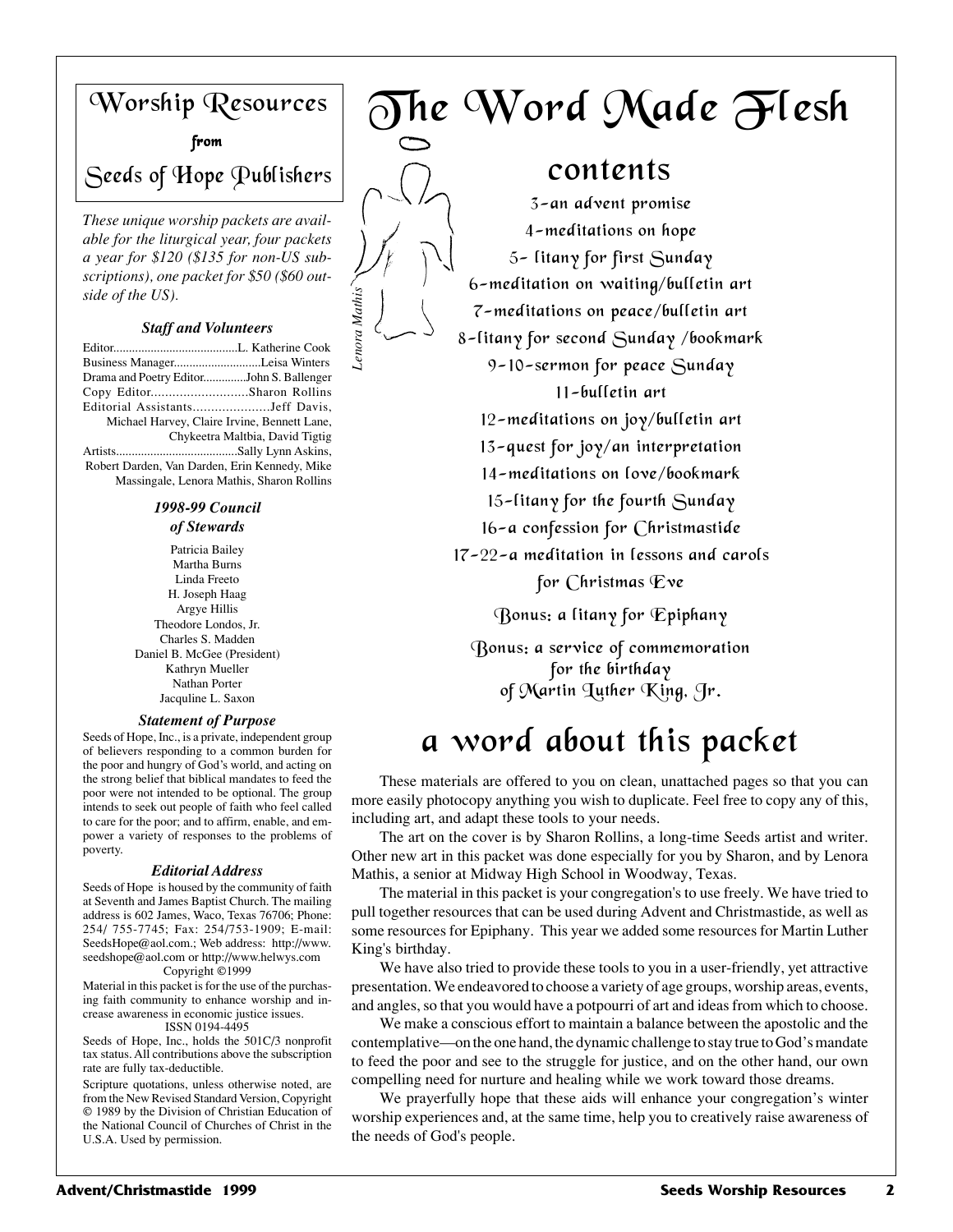# an advent promise

Lenora Mathis *Lenora Mathis*

*This year I promise to do it befter This year I swear I will not slouch toward Bethlehem like Yeats's beast. This year I will not Be caught in the stores with the Santas and the reindeer When it is time to be at the stable with God's sheep This time I will search harder for that place where tradition encompasses incarnation and not just empty nostalgia. This year I will not allow agenda anxiety to keep me from seeing the beaten man on the side of the road, to make me forget that this is not just a time for festive encounters, for families and friends to gather and warm each other with eggnog; but that it is also a time when, as the Ghost of Christmas Present said, Hunger and Want and Loneliness are most keenly felt; that it is also a time when people are driven to total despair. This year I will remember that there are those whom God loves*



*who have not the resources of celebration; for some, no gifts of tinsel because they are poor; for some, no joy or beauty because they are broken in spirit; for some, no family or friends to gather because they have no one in this world. There are times when I enjoy seeing those who already abound; There are friends with whom I would prefer to sing the carols, Friends for whom I would rather spend my resources. I must remember that God expects more from me than to surround myself with those whom I find lovely, with those who already know love. This year I must balance my own needs to be loved to be nurtured to be entertained— With those of God's other children. Especially their need for me. For what is Christmas, anyway? What is Advent, if it is not Incarnation? Advent is Christ incarnate in the face of the poor one. Advent is Christ, who is hungry and cold homeless and imprisoned lonely and in despair. Advent is also Christ...in me. —lkc*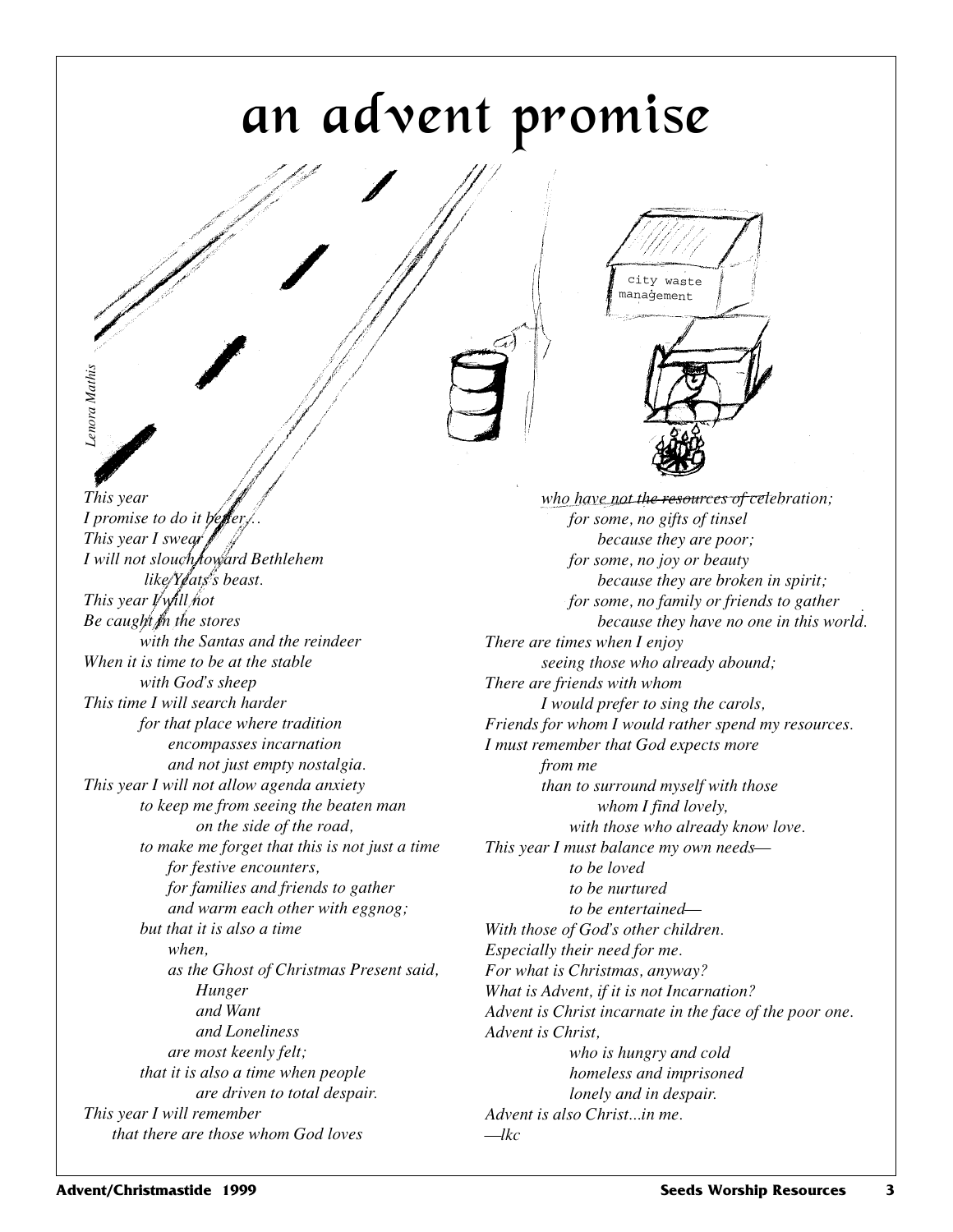

*Editor's Note: This and the other three meditations like it (see peace, joy, and love) were originally used as introductions to four evenings of Advent music (abendmusik). They can be used in print, or as calls to worship for Advent Sundays.*

It is the first Sunday of Advent. The theme is hope. Hope is the subtle indicator that we look forward in time. But it's not just a matter of looking ahead—looking beyond where we are at present. Hope is also the subtle indicator that in our future there will be more.

More what? Well, that's different for all of us, isn't it? And oh so important for each of us. After all, it is the hopes, the dreams, deep down inside us that focus us—that point in the direction of our becoming, and thus reveal more of us than we perhaps realize. What is it for which you hope? What is your deepest dream?

Advent invites us—no, Advent demands of us, that we examine our hopes—that we become aware of the direction in which we're headed—that we claim, in fact, who we are. What is it for which you hope?

We wrap this time of year in attempts to fulfill hopes. Under Christmas trees will be wide assortments of attempts to meet expectations—dreams. We want to give our loved ones what it

is they want most—but most of us realize that what we want most can't be packaged and placed under a tree with a little card saying who it's from.

There is some sense that our most profound dreams and hopes are the ones we can actually do very little in the way of accomplishing. And oh what a sense of dis-ease that can bring. Here we are, filled with a premonition of what could be—a wild hope—a fierce longing—and a sense of impossibility.

And then a voice cries in the wilderness—into our darkness comes light. Good news. God's news. Ultimately, you see, God is our hope. Ultimately, the sense we have of the potential for more—the sense of a richer, more profound way of being—is our sense of what God can do—of who God can be in our lives.

Advent is the affirmation that God is at work—that God created us with hopes and dreams that can only be met in encounter with the divine. It is time—time to hope—time to celebrate the God who will not only meet our hope, but exceed it to unimaginable extent.

It is the first Sunday of Advent. The theme is hope. God bless you. Amen.

*—John Ballenger is a minister in Waco, Texas and has served as the drama and poetry editor for Seeds of Hope since 1991.*

## thoughts on anticipation

I don't think anyone would say it was easy traveling over dusty, barren land with barely a road to follow. With only your feet or maybe an animal to carry you. But this time it was even harder. On Christmas eve, this young couple was trying to get to Bethlehem and she was about to have a baby. Nine months pregnant and out in the middle of nowhere on a donkey.

Getting to Bethlehem was only

#### *by David Tatum*

the beginning, there were other problems to face. Once in the city, there was no place to stay and Mary's body was telling her that this baby would not wait much longer. Joseph must have been frantic trying to find a place for him and Mary to rest so that this baby could be born. Finally, with no other choice, Mary and Joseph settled in a stable. Surely this was not the place to bring a new life into the world. But it happened. This child was born.

Every Christmas Eve I am filled with anticipation for the promise that this child brought with him. A promise that no matter how hectic life gets and no matter what the circumstances, hope will be born and it will change the world.

*—David Tatum is a furniture maker in Greensboro, North Carolina.*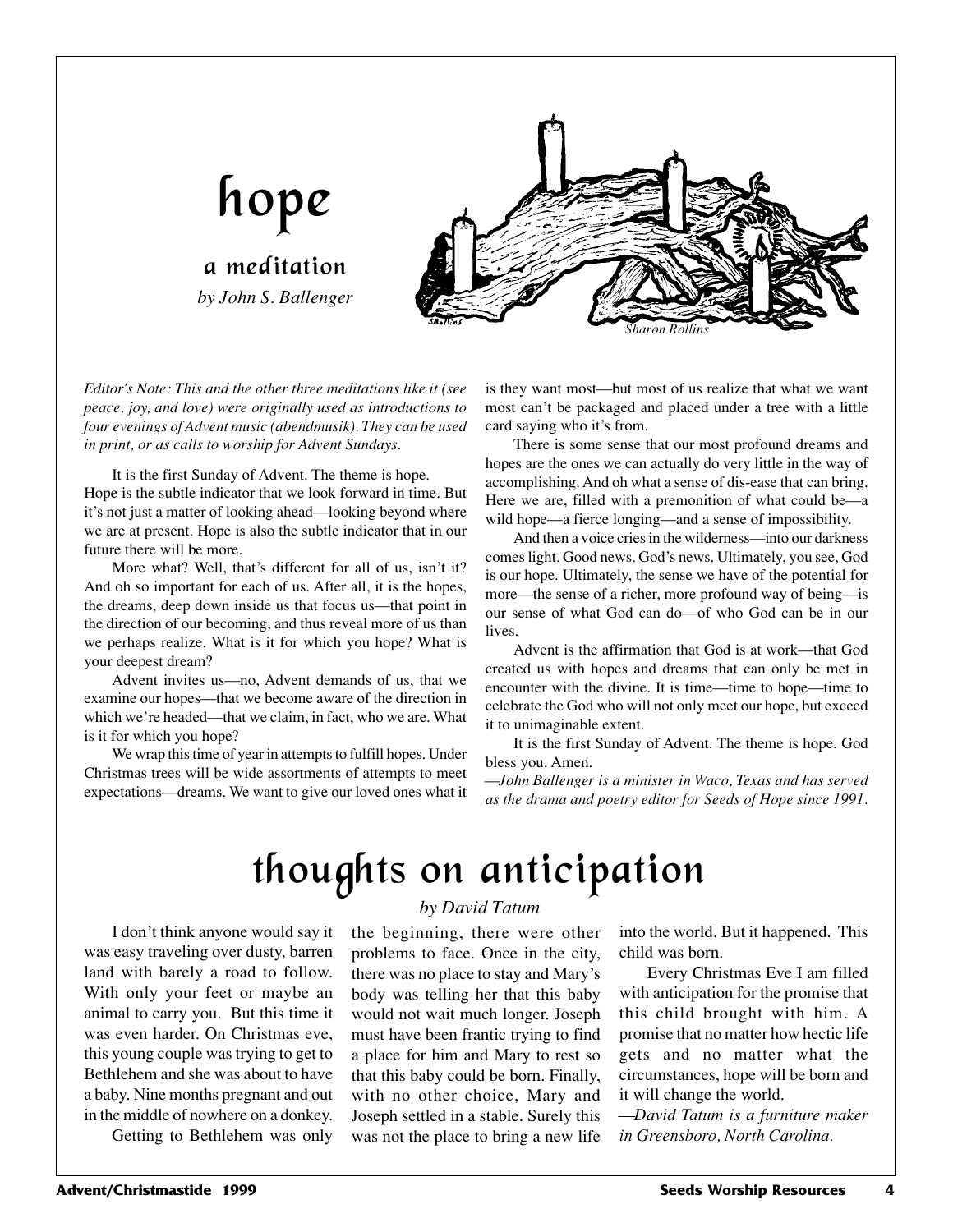### the waiting begins a litany for the first week in advent

*by Katie Cook*

LEADER: And now we begin the waiting. The coming that we anticipate is foretold by the prophets of old: PEOPLE: "And there shall come forth a rod out of the stem of Jesse, and a Branch shall grow out of Jesse's roots; and the Spirit of the Lord shall rest upon this chosen one;

LEADER:"And when this happens, the wolf shall lie down with the lamb, and no harm will come to them, and a little child shall lead them all;

PEOPLE: "They shall not hurt anyone nor destroy anything in all of God's Holy Mountain; for the earth will be full of the knowledge of God, as the waters cover the sea."

LEADER: "For unto us a child is born, and unto us a son is given." It is for this coming that we wait. PEOPLE: Into our darkness a light has shone. We wait to see it shine once more.

LEADER: Into our hearts a hope is born, that joy will return to our lives, that peace will be restored in all the earth. PEOPLE: It is for this joy, this hope, this peace that we wait.

LEADER: Advent is a time of waiting, but it is also a time for reaching out beyond ourselves.

PEOPLE: For advent is Christ incarnate in the face of the poor one; advent is Christ in those who are hungry and cold, homeless and imprisoned, lonely and in despair.

ALL: Advent is also Christ...in me.

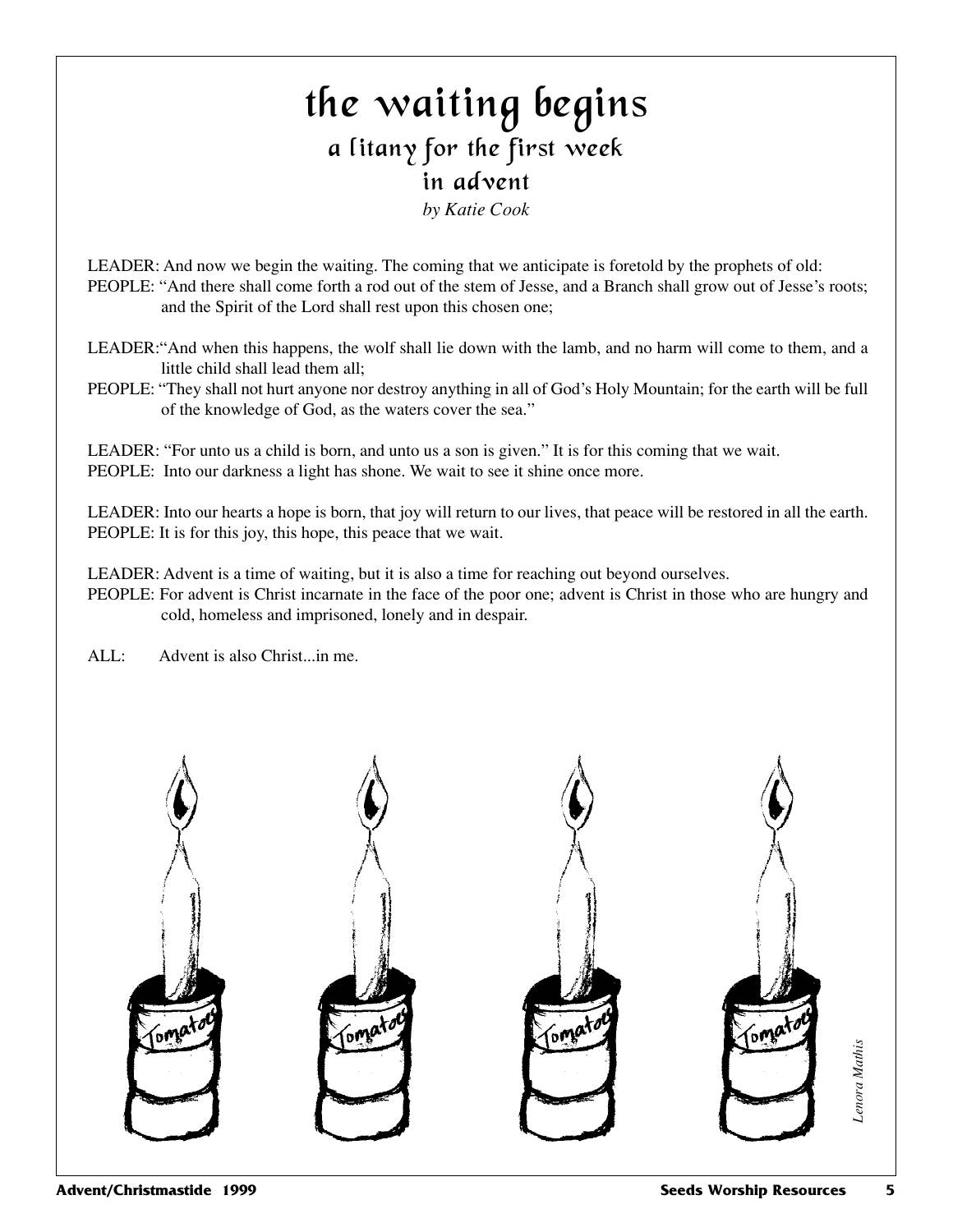# I am waiting a meditation

*by Brett Younger*

Advent begins with darkness. These weeks remind us that we are perpetually hoping for the dawn. Fear, hunger, emptiness, and lostness cover the earth. Those who recognize the darkness are waiting for a light.

Lawrence Ferlinghetti writes; *I am waiting for a rebirth of wonder, and I am waiting for the Age of Anxiety to drop dead… I am waiting for the Second Coming and I am waiting for a religious revival to sweep through the state of Arizona… I am waiting to get some intimations of immortality by recollecting my early childhood and I am waiting for the green mornings to come again… And I am awaiting perpetually and forever a renaissance of wonder.* The poet reminds me that; I am waiting for the moment when I become the person I keep thinking I should be, *Lenora Mathis*Lenora Mathi. and I am waiting to feel no need for the approval of others. I am waiting to truly want the needy to have what I grudgingly give, and I am waiting to love other children with the love I have for my own. I am waiting for the church of Jesus Christ to act like Jesus Christ, and I am waiting to be the pastor I imagine God thinks I should be. And I am awaiting perpetually and forever a light that shines in the darkness. The promise of that for which we wait comes with Christmas. The hope we need is born. The acceptance we desire is given. The light shines in the darkness and the darkness will not overcome it.

*—Brett Younger is a pastor in Waco, Texas.*

## bulletin art

Oh, Majestic One, whose passion spills into flesh and blood, set our hearts on the edge of our seats, shivering in hope, longing, longing for the age when bitter memory dissolves into magnificat. —Ken Sehested

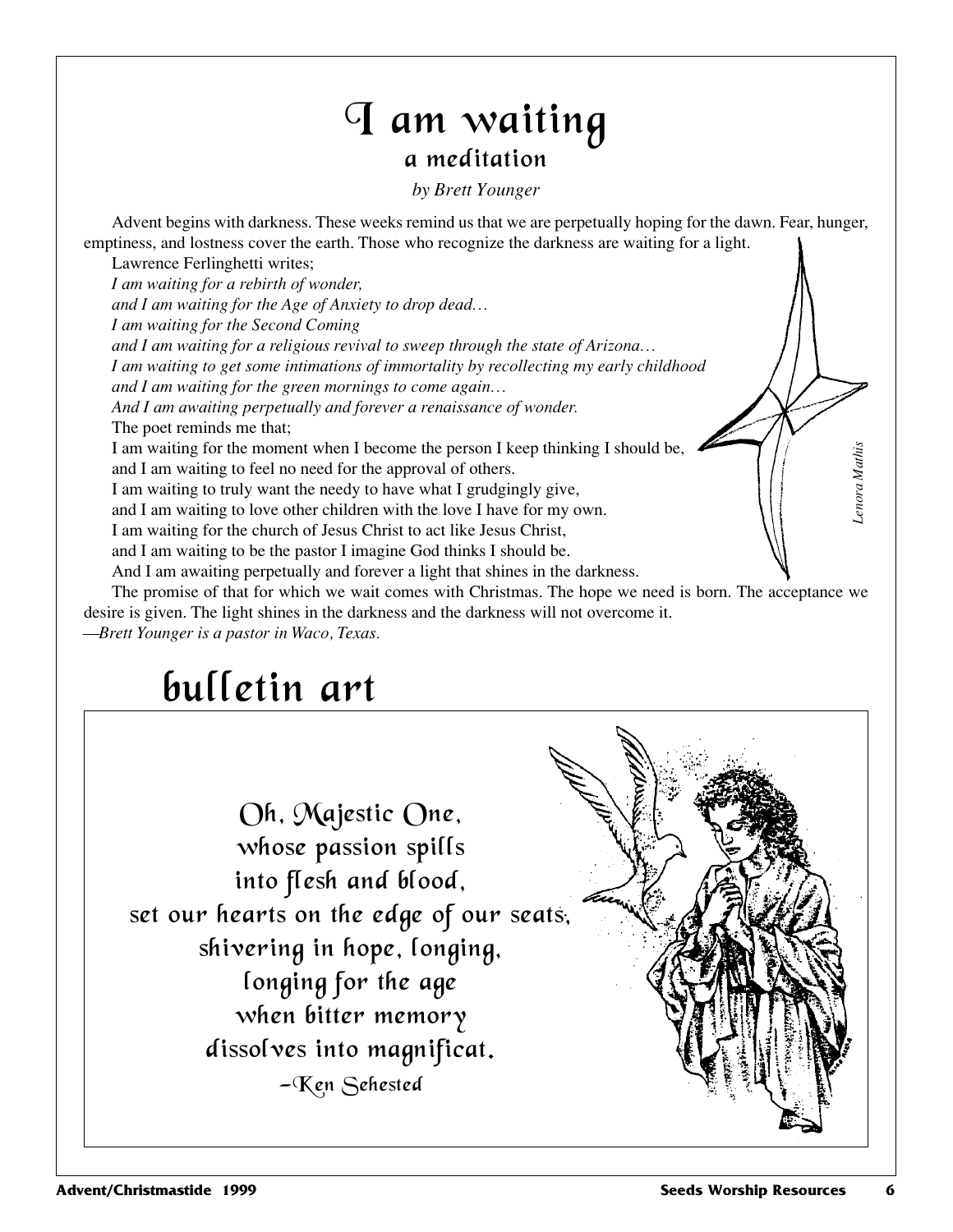

a meditation *by John S. Ballenger*



It is the second Sunday of Advent. The theme is peace.

Peace…imagine all the pieces—the pieces of our fractured society: the rich and the poor, the employed, the unemployed pieces divided by race and religion and politics—the pieces of our families, divided by geography, by commitments and covenants unable to be kept, by different priorities, different expectations, different goals—the pieces of ourselves that fracture any sense of wholeness and health into doubts and frustrations.

Imagine all those pieces.

It's almost like in college when you contemplated all your professors asked of you, well, demanded of you, and you thought, well, it's easy for them. If all I had to do was concentrate on one subject, I'd be fine. I'd be great. But it's like my Math professor doesn't realize that I have Religion and English to do too.

And then you grow up, and realize there are always too many pieces—too many things to do—too many things you want to do. Too many options. If we could only focus on one thing. If there only weren't so many pieces. If there weren't so many pieces, there would be peace.

And as God is wont to do, God enters into the frustration and pain of our experience, and doesn't take it away. In fact, God declares that pieces are what it's all about. And, as God is want to do, from within our experience, God declares, let me shed a little light on this for you.

Let's look at this a little differently. It's not about eliminating pieces, but just getting them in the right place putting them in the right order. Love God. Love your neighbor as yourself. And everything else will fall into place. It's simple. It's not easy, but it's simple. Amidst pieces that have found their place, there will be peace.

God is born, into our experience, the prince of peace, to model for us what to do with our pieces.

It is the second Sunday of Advent. The theme is peace. God bless you. Amen.

*—John Ballenger is a minister in Waco, Texas and has served as the drama and poetry editor for Seeds of Hope since 1991.*

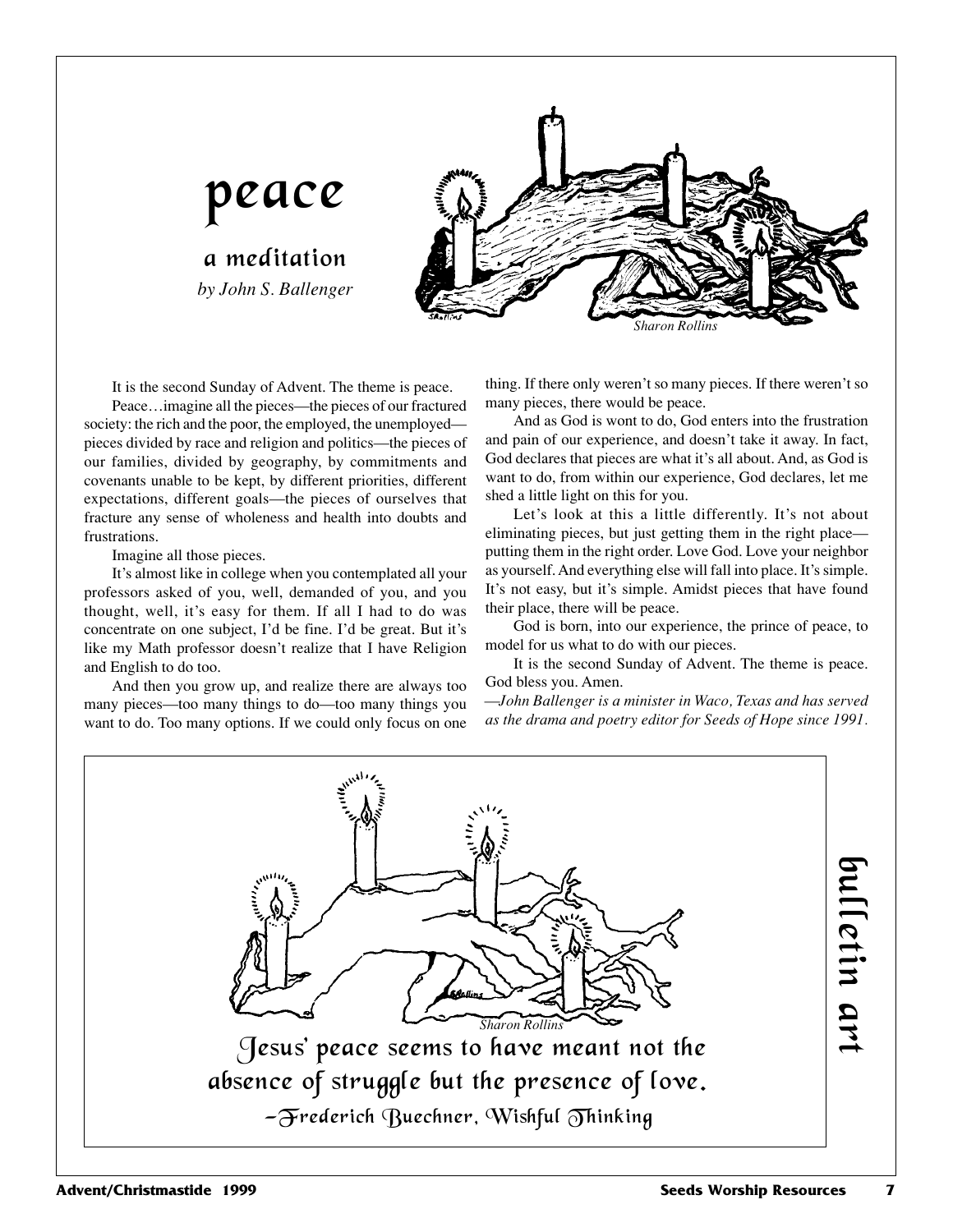## a litany for peace Sunday *by Katie Cook*

LEADER: This is the week of peace, they say. PEOPLE: But all around us are wars and rumors of wars.

LEADER: We wish for the nations to join hands in peace.

PEOPLE: But instead we see the countries of the world ravaged by bombs and paralyzed by terrorists; we watch in shock as ethnic purging re-emerges into the international scene; we watch in dismay as whole nations fall before the violence of hunger.

LEADER: We long for peace in the land where we live.

PEOPLE: But we see fear throughout our cities, dogging our steps through the streets; we see unchecked greed in the marketplaces; we watch ethnic groups, political parties, and religious communities fling poisoned barbs of prejudice toward one another; we see the slow slaughter of the poor through the violence of greed and denial.

LEADER: We ache for peace among friends.

PEOPLE: But something within us builds walls to keep the love out; something within us holds us back from the embrace that might heal our brokenness.

LEADER: Most of all, we want peace within our hearts.

PEOPLE: But we rush about in our busyness and never give the peace a chance to plant itself and grow; or we have our hearts so heavily guarded that peace cannot penetrate the fortress.

LEADER: We are told that the child whose coming was foretold was described as the Prince of Peace. PEOPLE: But we are not sure what that means, and we are confused by the lack of peace around us.

ALL: O Prince of Peace, still our minds and hearts and plant hope where we feel despair. Show us what you meant when you spoke of peace. Show us how to have peace in ourselves, and how to make peace in the world around us. Amen.

## bookmark

*Editor's notes: Katie Cook is the editor for Seeds of Hope Publishers. The art below is by eightyear-old Catriona McGlashan Long. It is inspired by Pablo Picasso's Colombe bleu."*

Advent/Christmastide 1999<br>
Mean Christmastic contractions are determined by the secon carrier in the secon carrier in the second angle<br>
imply mean peace does not mean peace later—in the second second term in the second se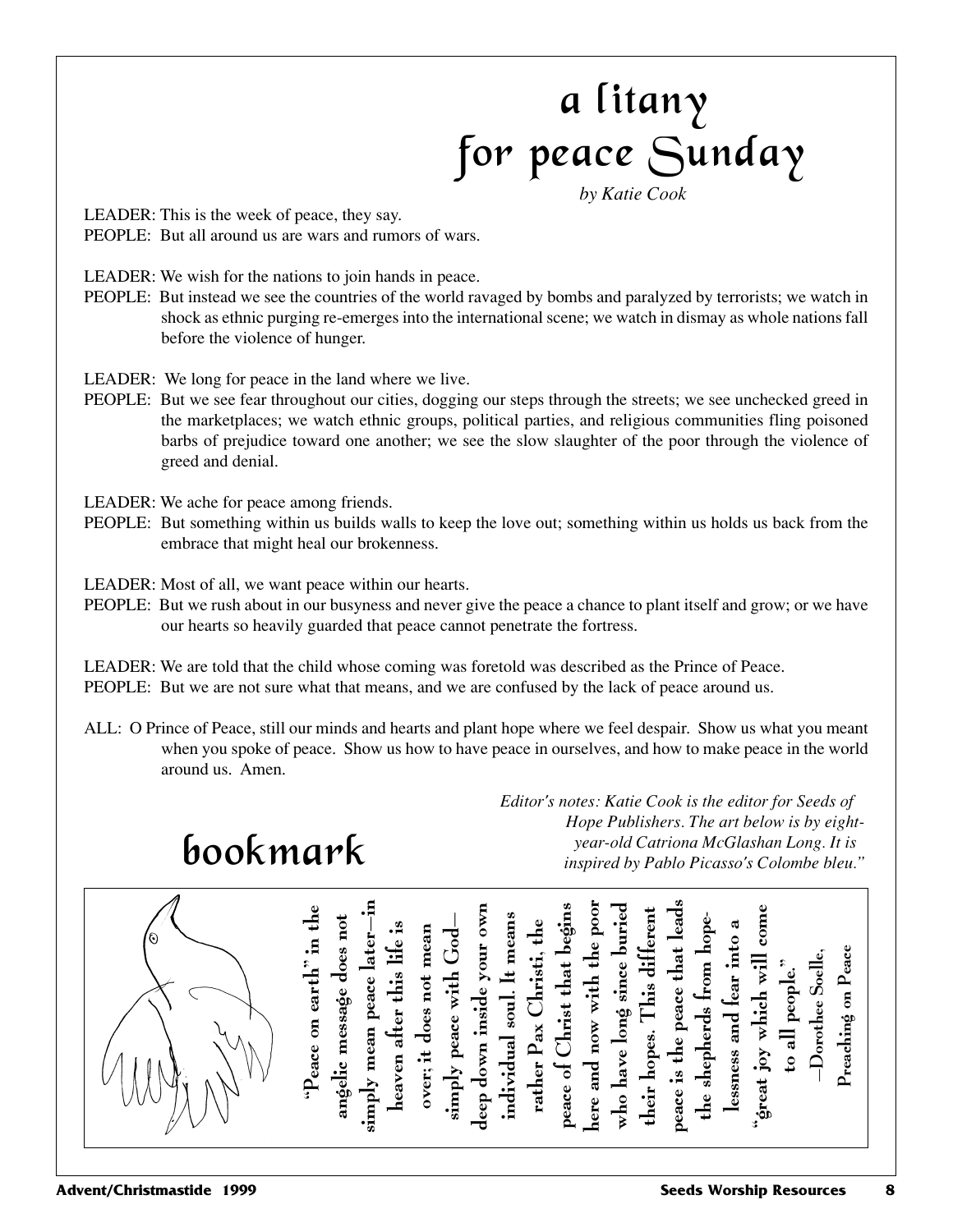

We are the products of our hopes and dreams. We are drawn toward what we think our lives should be. Small dreams are always tempting us, but trivial dreams lead to trivial lives that give only lip service to a trivial God. We can dream of a promotion and a bigger house or we can dream of a better world.

The prophet Isaiah dreamed big. He dreamed of a new day for all creation. Out of Israel, out of the stump, a shoot will emerge, from the roots of a fallen tree fruit will grow. God will come in the Spirit of peace and create a world where the poor are treated with kindness.

Isaiah could have said it in prose rather than poetry, as in: "God's people are having a rough time, but one day God will make it right." But instead the prophet paints this unforgettable picture—wolves and lambs, leopards and goats, calves and lions, all sharing the same pasture, living in peace. God will reorder, rearrange, and heal all of the divisions. Isaiah dreamed of a day so free from fear that a baby will crawl over the cobra's hole and a little child will play in the snakes' den as though it were a doll house.

Isaiah's dream seems unrealistic—to say the least. We read "the wolf will lie down with the lamb" and expect the next line to be, "but the lamb won't get much sleep and will disappear the next day during breakfast."

It's hard to take such an idyllic vision seriously. If Isaiah believes that armies will be dismantled, missile installations turned into grain elevators, and defense budgets cut to feed hungry children, then he must have lived in a heavy fog.

War is considered far more practical than peace. In the absence of war, people like to say they are for peace, but it never lasts. As Coman McCarthy said, "Everybody's a pacifist between wars. It's like being a vegetarian between meals." Politicians too soon start posturing again. They randomly choose places for confrontation. They try to look unyielding, afraid that any sign of concern will be interpreted as weakness. They promise not to negotiate as though listening could be a mistake.

They talk about national pride as if pride is a good enough reason for a war. They point fingers like children on the playground: "It's your fault." "No, it's your fault." They argue, "We're running out of time" without recognizing that makes no sense. Very few politicians work for peace. The tide moves in the other direction. Every time a president declares war his popularity skyrockets. Violence is far more popular than peace.

Our local paper ran a story entitled "War Games Fever" about a local paintball outlet where players dress up in camouflage and shoot one another. Eight- and nine-year-olds are quoted saying, "The best part is shooting people." An adult explains, "Nothing is more exciting than shooting another person."

One favorite game is called "Killing the president." The line that bothered me the most was when the owner suggested that shooting one another is an ideal outing for church groups. Do church people really do that? That ought to disturb us, but not many eyebrows are raised.

John Kennedy said, "We'll keep having wars until the conscientious objector enjoys the same prestige as the warrior." The warriors get more applause than the peacemakers.

The ignored truth is that war is unreasonable. When the first atomic bomb was dropped on Japan, President Truman was on board a Navy ship, returning from a conference of the Allies. Someone handed him a note that informed him of the successful drop of the bomb. He turned to a group of soldiers and said, "This is the greatest news in the history of the world." Down through the ages lots of world leaders have believed that they were changing the course of the world, when they were only taking their place in the long processional of violence and death.

The world's long history of waging war makes it clear that war doesn't work. The people who believe in war are being unreasonable. Every generation since Isaiah has been told a strong military is the best guarantee of peace, so they have built spears and swords and missiles and warheads. Has it worked? During the last 3,350 years, the world has seen about 227 years of peace.

In the last four hundred years there have been more than 8,000 peace treaties—all intended to last forever. They last, according to historian J.T. Ford, an average of two years. "If there's anything we learn from history, it's that we learn nothing from history," Benjamin Mays said. There is no war to end all wars.

"Christians should grieve with everyone who grieves and stand with all who work for peace. So you



Lenora Mathis *Lenora Mathis*

and I, in our small but crucial way, should give ourselves to peace at every level. Maybe we accept war on an international scale because we know we're capable of similar foolishness on an individual scale."

General Dwight Eisenhower once told his troops, "Don't needlessly endanger your lives until I give you the signal." People keep dying needlessly. During the U.S. Gulf War a senior Pentagon official was asked why the military censored footage showing Iraqi soldiers being sliced in two by helicopter gunfire. He responded, "If we let people see that kind of thing, there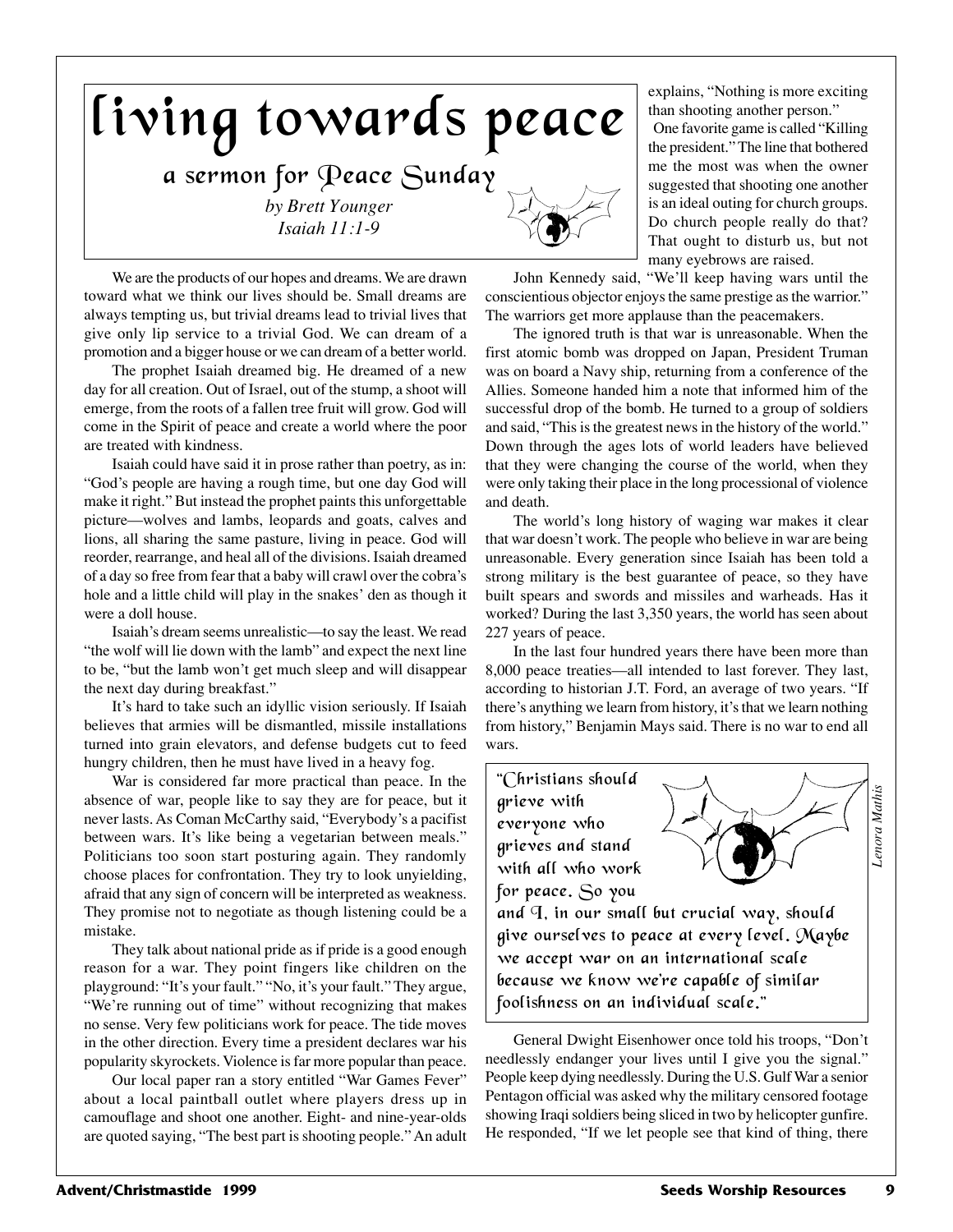would never be any more wars." As Benjamin Franklin would say, "There's never been a good war or a bad peace."

And yet we keep spending our money on weapons that will never do what they promise. We pay more and more taxes. Our military gets stronger. We fight war after war—five in this country, in this century. In the name of peace nations build nuclear warheads—each of them more destructive than the bomb that devastated Hiroshima. Our country has more than enough weapons to destroy the whole world. Yet we keep building bombs.

According to the Baptist Peace Fellowship of North America, our country's military budget is five times that of Japan, the next largest power, ten times that of Russia, seventeen times the combined budgets of the nations identified by the U.S. Pentagon as potential adversaries, more than the combined military budgets for all other nations, and—maybe most surprisingly—more than the Pentagon asks for.

It doesn't take a prophet to see that building more bombs makes the world more dangerous. It may be that the probability of war increases with the effectiveness of our weapons.

The stakes have never been higher. In the eighth century BCE soldiers died just as dead as they do now. Parents' tears ran just as bitterly. The cries of the wounded were just as agonizing. Politicians depended on spears and swords then just as they depend on missiles and warships today.

Still, the stakes are higher now. We try to forget that we still live under the shadow of a mushroom cloud. Thomas Merton wrote this about our addiction to war: "The human race today is like an alcoholic who knows that drinking will destroy him and yet always has good reasons why he must continue to drink."

We have unthinkable power to destroy. Our weapons are unbelievably destructive. So who is more realistic, those who believe in war or or those who believe in peace? People of good will have different ideas about how to achieve peace, so sometimes we're reticent to talk about it. We should be able to agree, however, on our abhorrence of war and our need to work together for peace.

Jesus' blessing of the peacemakers—those who live for the day Isaiah dreamed—is central to the Gospel. Jesus said something like, "You have heard it said 'Love your country and hate its enemies,' but I say to you 'Love Saddam Hussein and pray for the Iraqis.'"

Christians should grieve with everyone who grieves and stand with all who work for peace. So you and I, in our small but crucial way, should give ourselves to peace at every level. Maybe we accept war on an international scale because we know we're capable of similar foolishness on an individual scale.

We should stop misdirecting our anger to bolster our own self-esteem; stop criticizing long enough to offer words of reconciliation; be more willing to extend forgiveness and less willing to think the worst of others. We should love our enemies and pray that they will live long, good lives, beat our own swords into plowshares and our own spears into pruning hooks, and no longer wage war with our neighbor across the street or across the ocean.

We have to push for peace, because there are no statistics

that apply to Christians—only sisters and brothers. In his book Christianity Rediscovered, Vincent Donovan tells of being a missionary with the Masai people in Kenya. One of the most significant gestures for the Masai is to offer one another a handful of grass as a sign of peace.



When arguments arise, one Masai will hold out a tuft of grass. If the other accepts it, it's the assurance that no violence will erupt because of the argument. Donovan says, "No Masai would violate that sacred sign of peace, because it's not only a sign of peace; it is peace." Shouldn't Christians be able to say "The peace of Christ be with you" and see it as a promise that we won't kill one another? Have you ever stopped to think that if Christians just refused to kill other Christians, most wars would never begin? Peace can become something we wish for, something we make, something we do, something we give and something for which we live.

We live towards God's hope. God's promise is not that there will be worldwide peace in our time. The hope is for the extravagant gift of God's peace.

George Lansbury worked hard for peace in England. He lived through World War I and died just after World War II. To most it would seem that he had struggled for forty years for nothing. Just before Lansbury died, a friend asked him how much nearer he thought peace was after his forty years of peacemaking. Lansbury answered, "Forty years nearer."

One day all of those in charge of the old world—the generals, politicians, and priests who profit from the present order—are going to be displaced and God will rule. One day you'll look at the parent you never understood and understand. Even more miraculously, they'll look at us and understand. Palestinians and Israelis, Serbs and Moslems, Tutsies and Hutus, Catholics and Protestants, Chinese and Tibetans, liberals and conservatives, rich and poor, black and white, male and female, old and young will celebrate God's grace together. One day the church will be completely sold out to God's vision of peace.

We'll see that the invisible boundary lines that divide us were only in our minds, and that those we've called our enemies are also God's children. One day nations won't wage war any more.

Advent is an opportunity to catch a glimpse of the vision. God's peace is what all our singing and praying and worshipping are about if they're about anything that matters. Our hope is the Prince of Peace. Christmas is the invasion of this utterly implausible vision—a gentleness from on high so tender as to be born in a little child. So we can do more than think that peace is a good idea. We can live in the Spirit of Peace. *—Brett Younger is a pastor in Waco, Texas. He says that this has not been one of his more popular sermons.*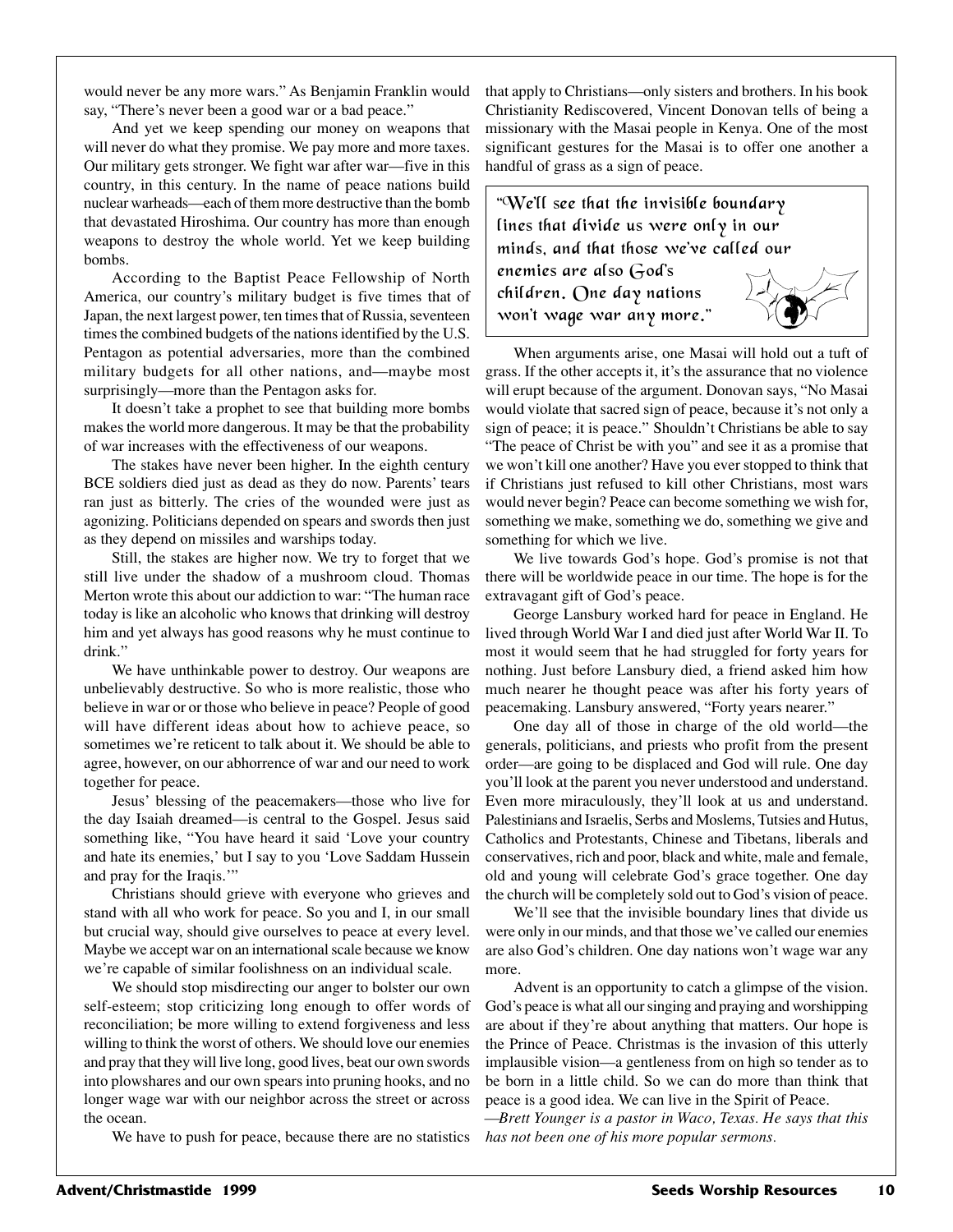# bulletin art

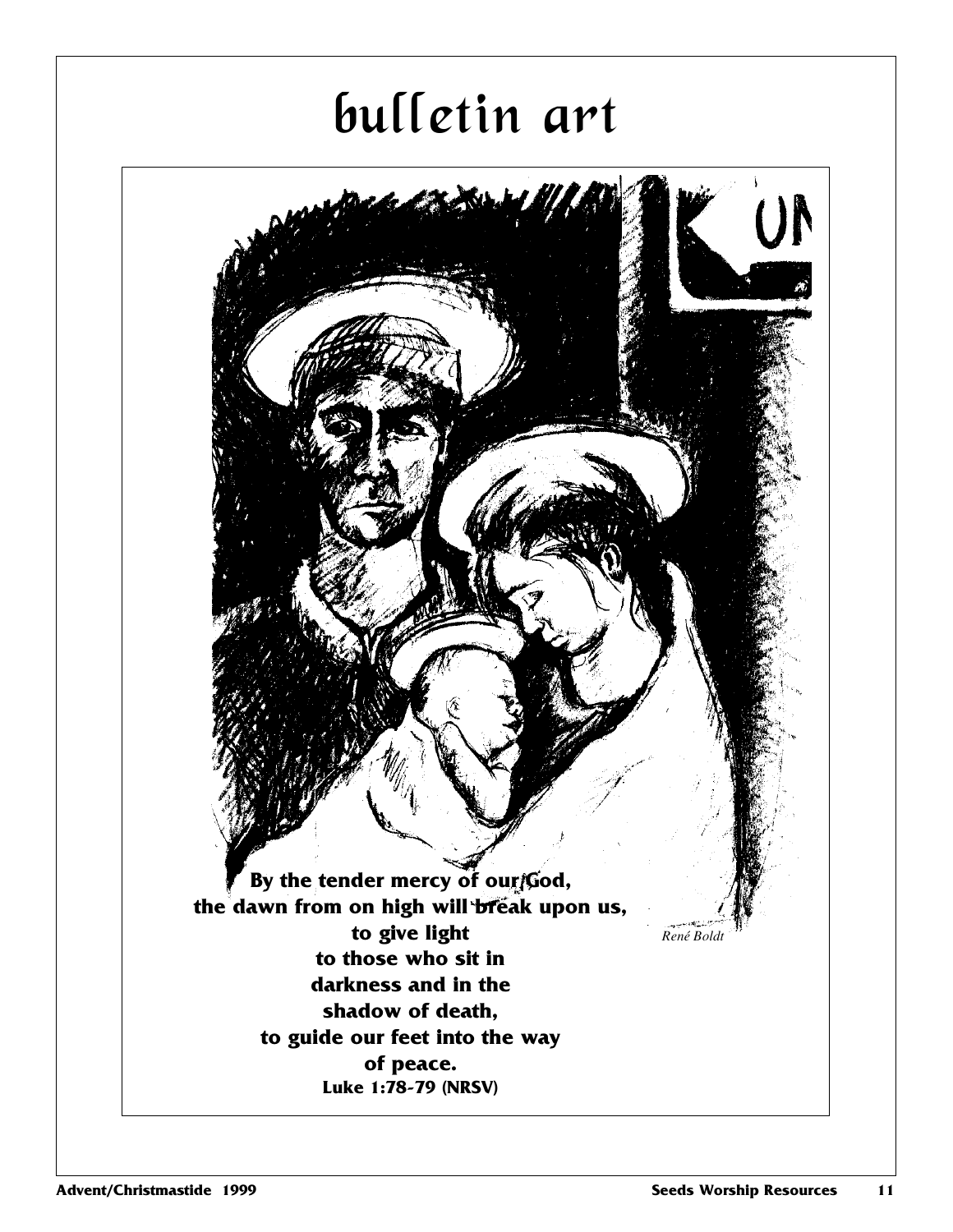

It is the third Sunday of Advent. The theme is joy. Joy. According to the dictionary:

> 1joy n [ME, fr. OF joie, fr L gaudia, pl. of gaudium, fr. gaudere to rejoice, akin to Gk gethein to rejoice] 1 a : the emotion evoked by well-being, success, or good fortune or by the prospect of possessing what one desires : DELIGHT b : the expression or exhibition of such emotion : GAIETY 2 : a state of happiness or felicity : BLISS 3 : a source or cause of delight

> 2joy vi to experience great pleasure or delight : REJOICE ~ vt 1 archaic : GLADDEN 2 archaic : ENJOY

This is fairly clear. Locate joy on the extreme of that side of the emotional scale you deem positive, and let it be an extreme

case of feeling good and happy. Smiley faces and exclamation points. As inconsistent and temporary as any emotion. Dependent on the usual variety of contextual circumstances: is the sun out? Do you possess what you desire? Are you successful? Aren't you glad? What joy!

Then there's that choir of angels, that multitude of heavenly hosts, blazing forth in light and sound, God's: "I bring you good tidings of great joy."

And it would seem to necessarily entail somewhat more than feeling good and being glad—especially when we know more of the story—when we know more of the details through which the joy is delivered—through which the joy is made flesh—when we have a little more of the perspective God presumably had when the angels were sent to proclaim the advent of joy—a clear perspective into the details of misunderstanding and rejection—the deep pain of betrayal physical torture and death—good tidings of great joy. Alleluia.

So it is thus within the context of our own experience of



*Mike Massingale*

Somewhere in the darkness of our wisdom, love labored once again to show its cause: how to communicate to distant people something of their value to the Maker of them all; searching for a gesture that might say it all, love reached deep inside itself and shaped a fragile child, took it gently to a quiet corner of the word, and trusted it to people too young and poor to be spoiled... —Dan Bagby

the shadows of life (our own experience of death and betrayal, rejection and misunderstanding) that with excitement, we begin to suspect that God is redefining again—seeking to provide a consistency for us—a joy not rooted in circumstance—a joy not dependent—a joy beyond our definitions and beyond our understandings.

It is the third Sunday of Advent. The theme is joy. God bless you. Amen.

*—John Ballenger is a minister in Waco, Texas and has served as the drama and poetry editor for Seeds of Hope since 1991.*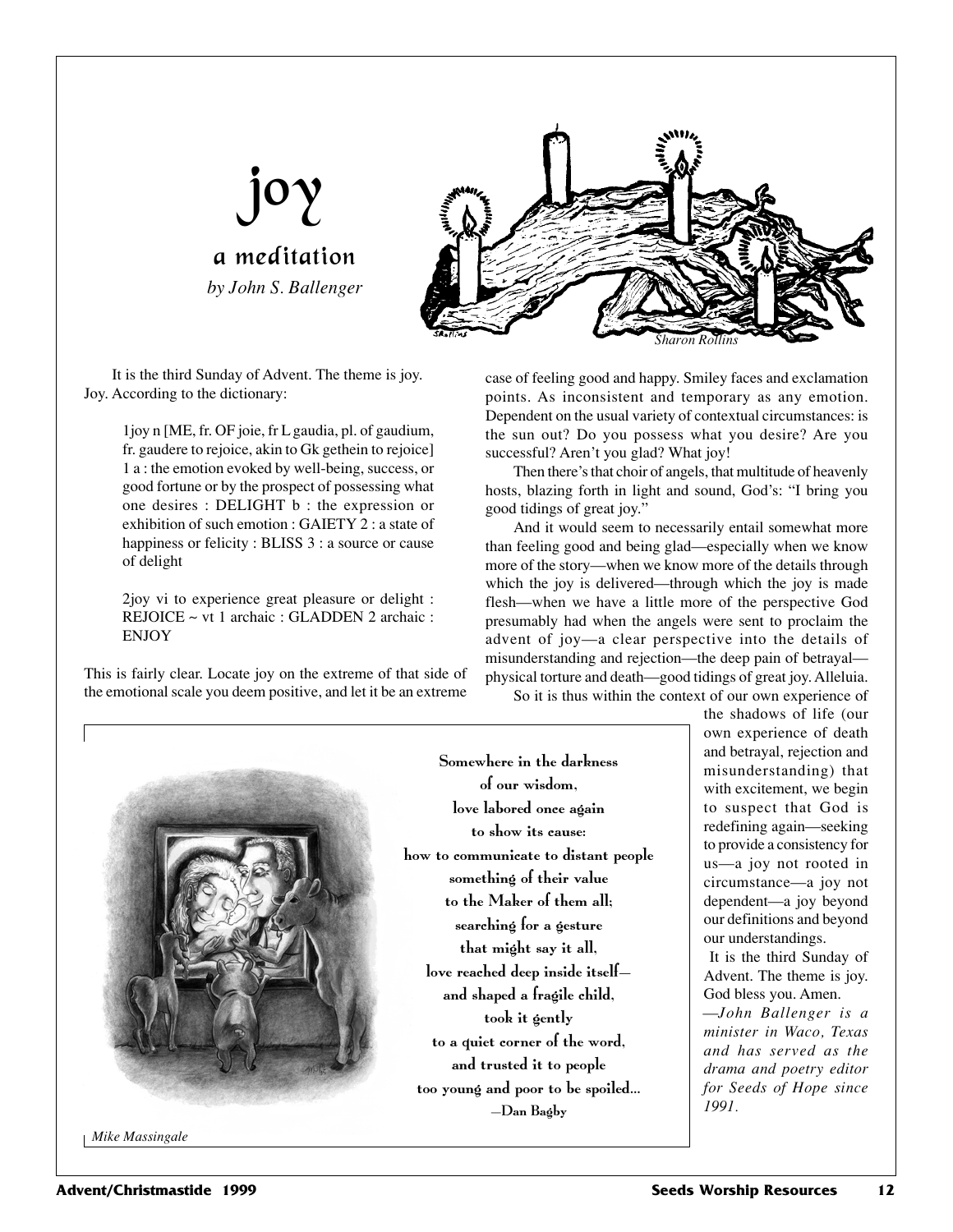# a quest for joy

### a meditation

#### *by Katie Cook*

I was on a retreat during early advent. We were supposed to be meditating about joy, but I was stymied somehow. I wrote in my journal, "What is joy, anyway? Have I ever really known joy? How do I know what it is when I experience it? Is it something you look for?" I sat in my room in the profound silence.

The almost summery sound of night creatures greeted me as I emerged from my room, afraid I might miss the sunset. (They are glorious in Central Texas in the winter.) In their song I heard these words:

*Be at peace. It is twilight, our time, and we want to sing and chirp and croak as the sky burns away. Come, listen to us and watch the wind and sky. Our purpose and delight is to sing in our various ways as the evening tires.*

The trees performed an intricate dance in the wind. The junipers nimbly wove in and out of the stark oak branches, saying,

*Come, join the dance! Our music is the wind and the song of small creatures, which you must be silent to hear. Our joy is to stand in the sun and rain, and to dance in the wind.*

The wind romped through the woods and past the buildings, whipping the trees and scattering the brown leaves in the air, saying

*Come, feel my presence! I bring changes to the weather. I rattle the windows and doors. I make the trees dance. Feel my movement, and be thankful for for fresh winds and rain and storms and cold fronts. Be thankful for the playful caress on your face and through your hair. It is my purpose and my delight simply to blow.*

Beyond the naked oak fingers, the dark blue of the sky turned to an advent pastel. The horizon burned with hot orange and a blush of pink. The trailing wisps of cloud above caught the pastel shades. The colors shouted behind the black silhouettes of winter-bare branches, saying,

*Come, burn with us! Our last slow goodbye to the day will soon make way for the dance of the stars. Come, drink in the colors! Our joy is to burn up the sky with glory.*

The rain drops fell as I sat, watching and listening. Quietly pattering, they fell around me and on me, spotting my glasses, saying,

*We fall onto the earth to moisten the dry ground and to nourish growing things. We can fall gently, or we can rage down in daunting sheets of water. We can patter on your roof, or fill the streams to swelling point, covering the roads, flooding the houses. Our voice is sometimes still* *and small, and it is sometimes thunderous. It is our delight and our purpose simply to fall upon the earth.*

Back inside the lodge, a fire was roaring in the chimney, as if to say

*Look at my colors, watch my ever-moving tongues. I consume the sweet wood and then vanish. It is my delight to murmur and chatter and crackle noisily while sending up my flames like prayers.*

As I listened to the fire, a footnote in the Jerusalem Bible caught my attention. There I read that the vocation of the human race is to be the children of God.

*"So that is where joy comes from," I thought. "That is what joy is about."*

My purpose and my delight is simply to be a child of God. When my steps come closer to that place where I am what I was created to be, when my struggles and strivings turn into the simple and natural song that I heard from other creatures that day, when I begin to know who I am as they know who they are, then I will encounter and experience that elusive emo-<br>tion we call joy. *—Katie Cook is the editor for Seeds of Hope*



Lenora Mathis *Lenora Mathis*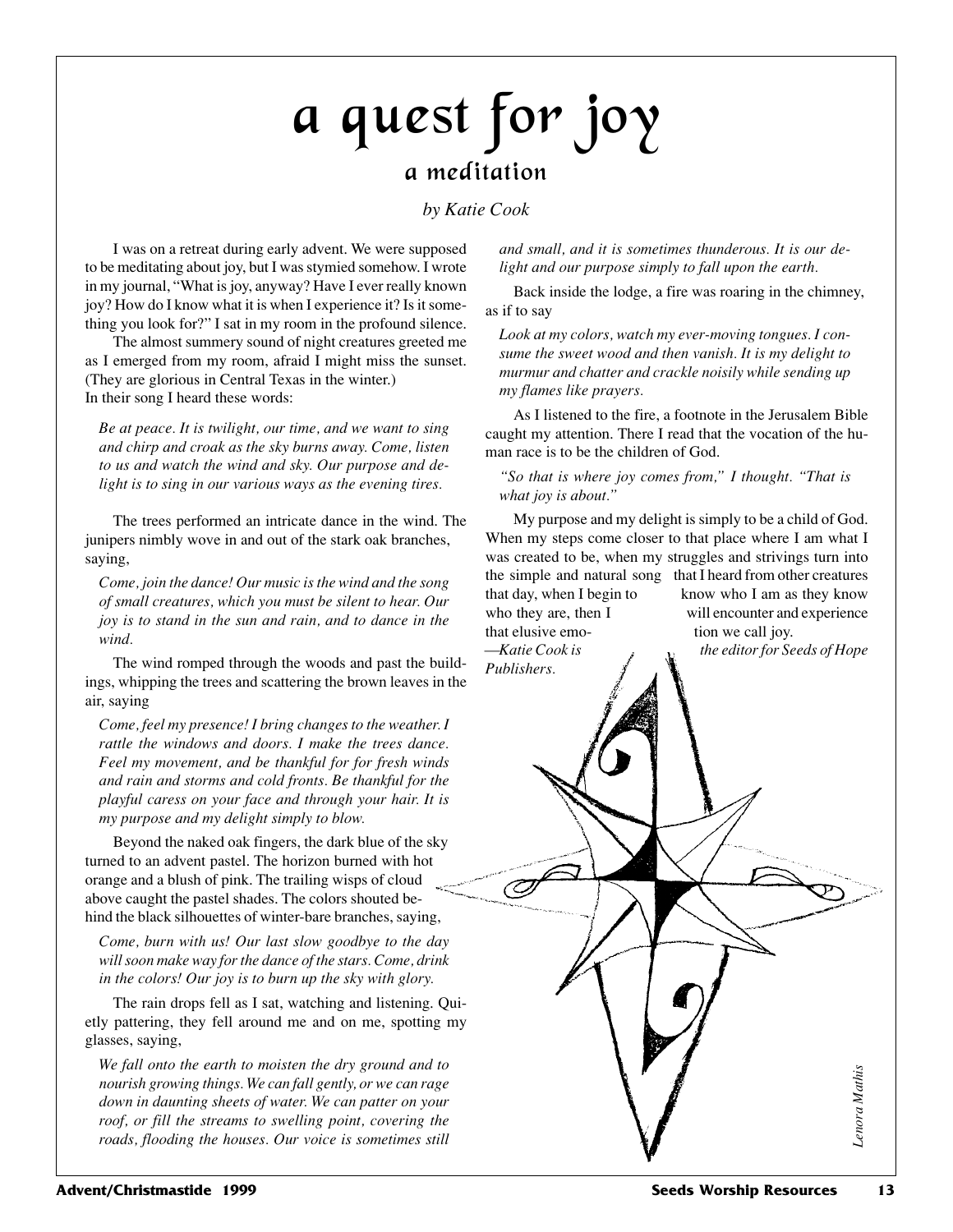# love

## a meditation

*by John S. Ballenger*



It is the fourth Sunday of Advent. The theme is love.

Love is a superlative—however it's used. C'm'on, let's go see this movie, you'll love it! Have you seen my new truck? I love it! Don't you just love ice cream? It doesn't get any better than this. Love is a level and a category unto itself—all its own.

Two things of which to take note, given this uniqueness. One is the potential for abuse. You see, we cheapen the concept regularly. When I think about it, or, if I think about it, love is not what I feel for ice cream, or a movie, or any thing. When I think about it, love is appropriately applied to the most significant of relationships—the deepest, richest, most intimate. To speak of love with integrity is to speak of the way we live, and how we live more abundantly. Which brings us to the second point which is related to the first, being an inverse of it.

Love can be rather intimidating. When you start talking in terms of the most significant, the deepest, richest, most intimate—you're getting into some scary dimensions of relating. There's a vulnerability involved (a trust—an interdependence you choose—a commitment. It's a risk, a big

risk, and what you're risking is yourself. It's a gamble, and the stakes don't get any higher.

Is it worth it? Most of us would say "yes, but for God's sake, let's be careful out there." But it's not for God's sake. It's for our sake that into these responses to love, rises the Star of Bethlehem. The Advent of Jesus is the astounding claim that love is the only way to relate—to anyone. The Advent of Jesus is God's emphatic reaffirmation that love is the way God chooses to relate to each of us. The Advent of Jesus is God risking self—becoming vulnerable, trusting us to prove a commitment—to assert that it's sometimes better to risk and lose than not to risk and never catch a glimpse into the heart of it all—even into the heart of God, which has been broken, but which pulses with the love that creates and sustains and redeems—the love that is the risk, the investment of the self that makes our living worthwhile.

It is the fourth Sunday of Advent. The theme is love. God bless you. Amen.

*—John Ballenger is a minister in Waco, Texas and has served as the drama and poetry editor for Seeds of Hope since 1991.*

## bookmark

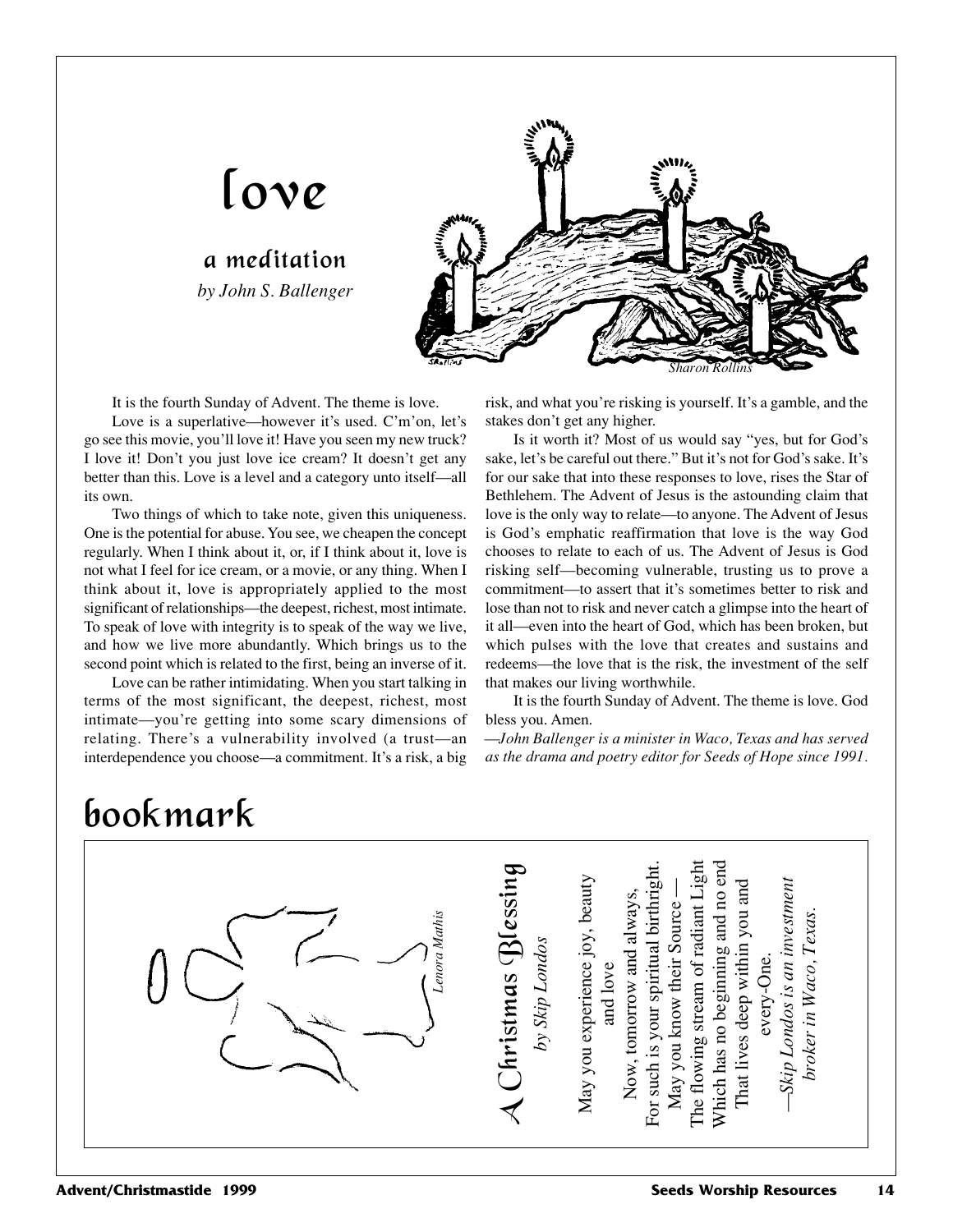# looking for the miracle

### a litany for the fourth Sunday in Advent

*by Katie Cook*

- LEADER: The time of the birth of Christ was a time when the powers of light reached out to push back the powers of darkness. It was a time of miracle...
- PEOPLE: It was a time of incarnation, the divine in our midst, the eternal Word made flesh—the most baffling and loving, scandalous and generous event in the history of our world.
- LEADER: But have we found the miracle in Advent here and now, in our own lives? Or is it just a story we read every year?
- PEOPLE: Sometimes we go through the motions, feeling numb with fatigue and stress. We think our families and our lives should conform to a Hollywood image, and we worry because our families are human, with human frailties. We think we should feel a happy and festive way, but sometimes we don't feel anything. What is wrong?
- LEADER: Sometimes we find joy in the steeple bells, in candles and carols and nativity scenes. Sometimes we find it in the lights that neighbors display for the cheer of the beholder, or in a child's first Christmas. Sometimes we find it in reading *A Christmas Carol* for the forty-ninth time.
- PEOPLE: But sometimes all these things are marred by headaches and tired feet, by aching hearts, by empty pocketbooks and lonely apartments.
- LEADER: Perhaps we are misguided in what we expect from Christmas. Are we looking for the gifts under the tree, the gifts of the world? Or do we look to the one gift, the miracle child?
- PEOPLE: But how do we look to the miracle child? Where do we look, and what does that mean?
- LEADER: Most often we find the child where we least expect him: in the dirty, unruly children of the poor, outside the realm of polite society. Most often we find him in the faces of people our world has cast aside, the people among whom he was born.
- PEOPLE: We can find the stable by looking in the haunts of hopelessness, by looking into the face of the homeless child, the crack baby, and by giving them what we would give to Christ.
- LEADER:Then we will know the greatest of all miracles, the Word become flesh in our lives.
- ALL: May it be so, for all of us.

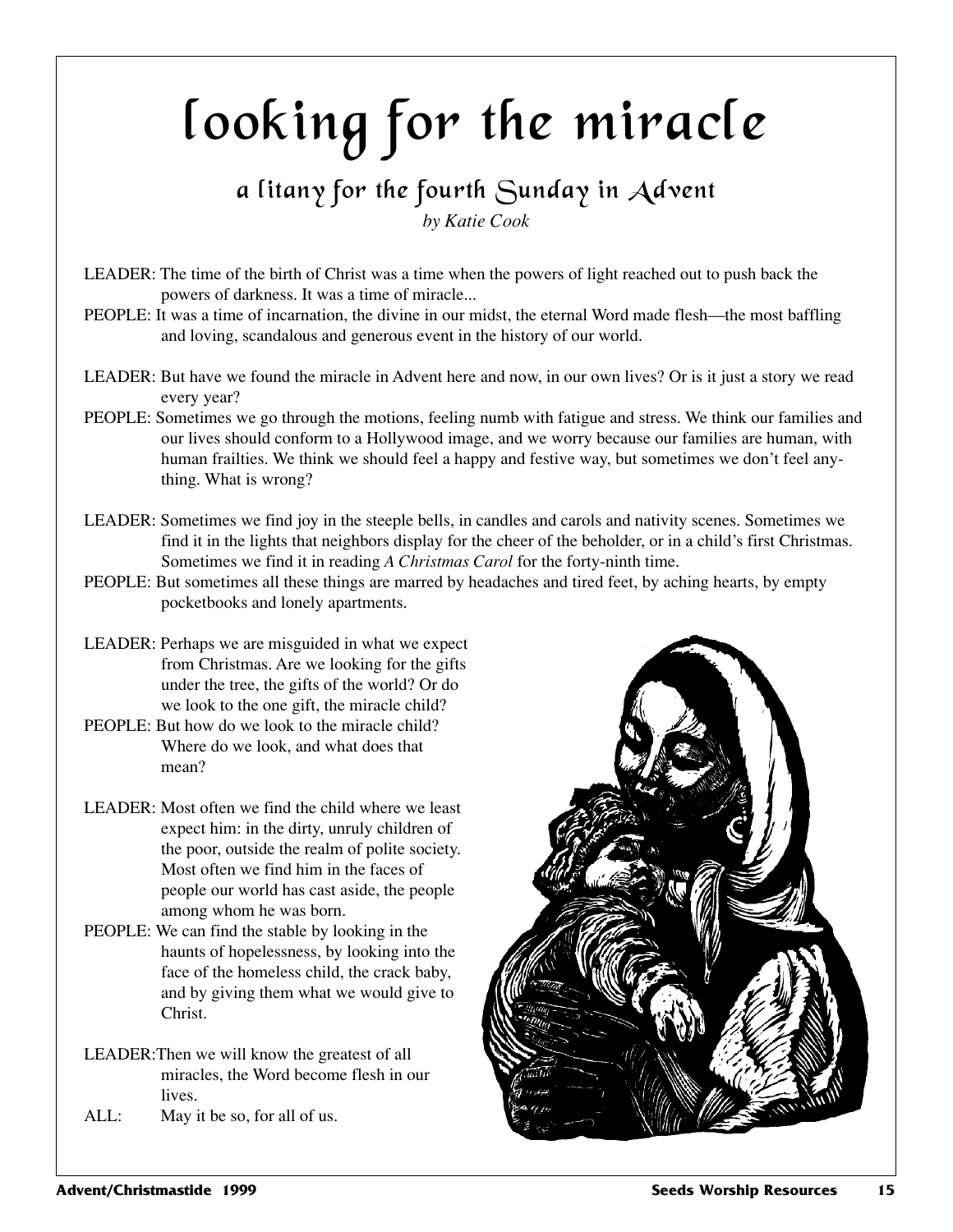# feeling like an ant

### a confession for Christmastide

*by John Christopher Garland*

*Editor's note: John Garland, a first-year student at Baylor University, went early this fall to hear the well-known Tony Campolo speak in the university's chapel. Campolo told a story that is familiar to his admirers. It is the story of his first visit to Haiti, and of the mother who followed him to the very door of the airplane on which he would return to the U.S., to safety, to comfort and food security. She begged him to take her child with him, pleading that this would be the only way the child would survive. Campolo describes this as the event that spurred him into the world of hunger activism. John went to his dorm room and wrote the following response.*

The air was hot and I breathed it, feeling like an ant. Dust swarmed the airfield, stirred by a breeze coming from beyond the trees. The breeze was dead and hot too. A monotone orchestra performed my score-a performance even as oppressive as the sun's-buzzing, clicking, and wailing their ghostly insect song. I sat there, baked with dust and sweat, and waited for my plane to come and carry me away.

I can't remember where the woman came from. She was there. Her voice was broken and trembling, but it was powerful. It was powerful like a child's voice is powerful. And her child was with her, in her arms, nearly dead. There was no power in that child. All of the power was in her voice. I could only hear

that broken and trembling voice, above all the orchestra and the dusty heat, and I was afraid. Her child was in her arms as she walked toward me, barefoot in the dust, and his stomach was much larger than it ought to have been. His stomach was grotesquely large, and his eyes were quiet and distant. The child's eyes were dry, but his stomach was splattered with his mother's tears. "Take my baby," she said to me, "take my baby."

The air was hot and I breathed it, feeling like an ant. The insects hummed the same song they hummed when I was a boy, painting houses back in Georgia. I was barefoot too, then, but my stomach was as it ought to have been. I wasn't hungry when I was a boy. Now, as a young man, I saw a hungry boy whose eyes were dry and

whose stomach was wet with the tears of his mother. I was desperate and afraid because the plane wasn't there. The horizon was empty and dead; the woman's voice was loud and trembling. "Take my baby," she said. I could not look at her. My power was gone; I was choking on the heat. All the power was in her voice. "Take my baby."

Then the airplane was there. It came over the trees



and dropped onto the field in a whir of engines and dust. I was running toward it, baked in dust and sweat; I was running toward my escape. But the woman was running behind me, her child in her arms, nearly dead. That voice pursued me, running faster than my dry legs could. I crumbled into the plane, yelling

at the pilot. I needed to leave; the heat was choking me.

The plane did not take off soon enough. The woman put her hand on the window, and her hand trembled. "Take my baby! Take my baby!" Her tears dropped helplessly onto her sweet child's stomach. His eyes were distant and dry. I watched the woman running after the plane as it slid down the runway. The plane lifted into the air and the hum of insects was replaced by the hum of engines sucking dark oil.

I sat in that cool compartment, looking out across a vast horizon, and I breathed. But my thoughts were disturbing invaders. They were unnerving; "Take my baby," they said. Then I realized who that baby was, and my heart began to bleed within me. ■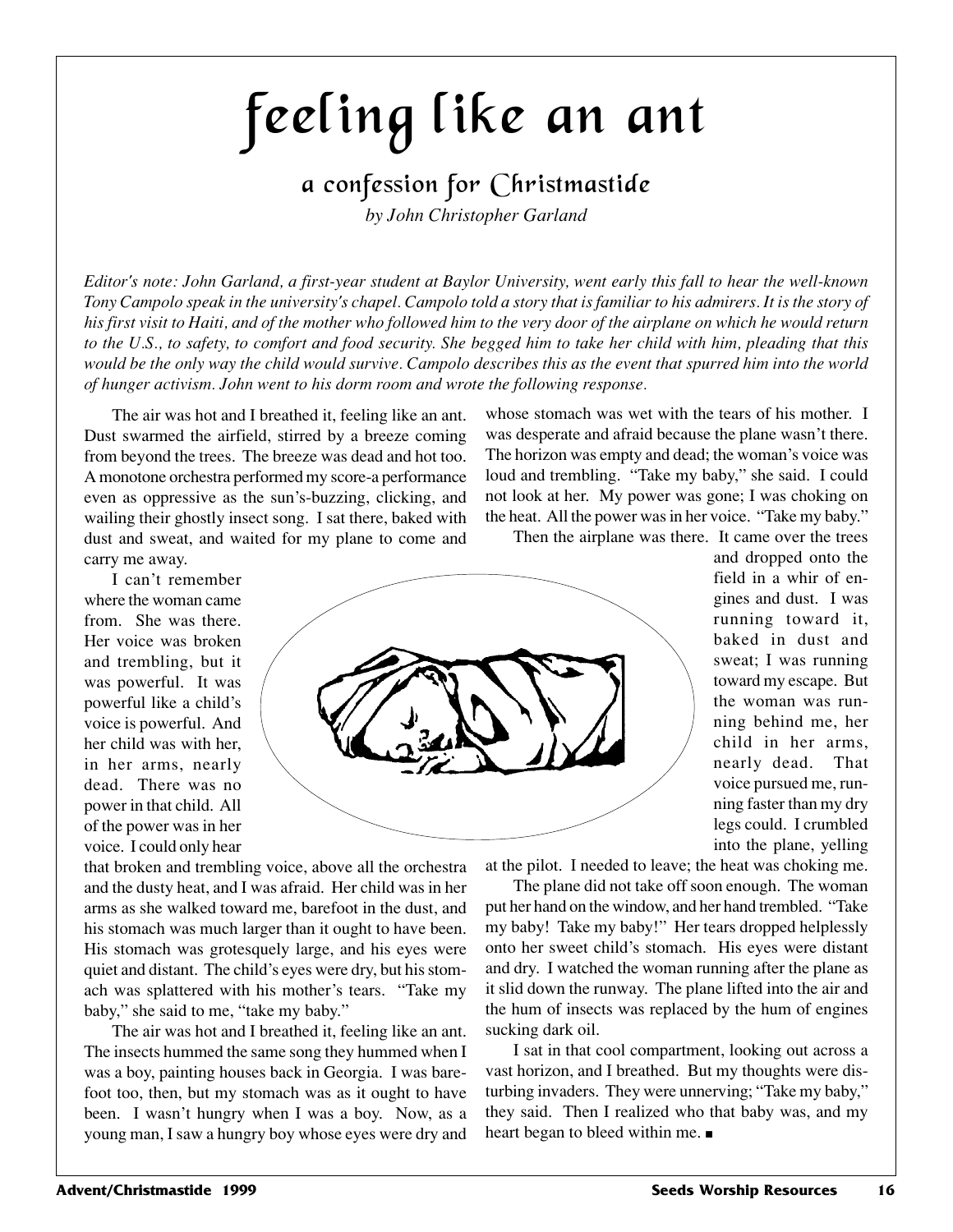# bring your hands together

an advent meditation in lessons and carols for nine voices, instrumentalists, soloists and choir in three acts

### for Christmas Eve

*by John S. Ballenger*

*Author's note: You may wish—and should feel free—to use different Scripture references or make different musical selections. The important thing to do is to find Christmas Scripture and hymnody that affirm the mystery and the wonder of our faith. Be sure to maintain the tension of paradox included in so much of that Scripture and so many of those hymns. Inasmuch as you can, alternate instrumental accompaniment—piano, organ, flute, violin, oboe, guitar, etc. Alternate soloists, choral interpretations and congregational singing as well.*

#### INTRODUCTION

Welcome and Invocation Sisters and brothers, Christmas is at hand, and we gather to share with one another the experience of this high and holy time. Welcome. In a time so easy to simply enjoy, may we help each other walk with integrity through a time that not only commemorates,

but also realizes God's initiative—

God's inbreaking into our world.

#### God—

open our eyes and ears and hearts to see the truth of Immanuel— God with us in the words, songs and meditations of our worship, and in the day-to-day experiences of our living. This we pray in Jesus' name, amen.

#### Act I.

The choir enters in silence and takes its place. The instrumentalists take their places. Three people enter and take their places: voice 1, DSL; voice 2 DSC and voice 3, DSR. Voices 1 and 3 should be of the opposite sex. All three persons should be miked. All three can be behind pulpits, or just the person in the middle. Once started, there should be no blank space. As soon as one part concludes, the next begins.

#### SCENE I.

voice 1 raising left hand On the one hand, we affirm with Scripture that the Word was made flesh.

#### voice 2

In those days a decree went out from Emperor Augustus that all the world should be registered. This was the first registration and was taken while Quirinius was governor of Syria. All went to their own towns to be registered. Joseph also went from the town of Nazareth in Galilee to Judea, to the city of David called Bethlehem, because he was descended from the house and

family of David. He went to be registered with Mary, to whom he was engaged and who was expecting a child. While they were there, the time came for her to deliver her child. And she gave birth to her firstborn son and wrapped him in bands of cloth, and laid him in a manger, because there was no place for them in the inn.

This from the second chapter of the Gospel of Luke, verses one through seventeen.

voice 1— with a note of vindication now On the one hand,

the Word was made flesh past tense. It happened lo these many years ago.

solo

"Once in Royal David's City" (#161 in "The Worshiping Church," vs. 1) Once in royal David's city stood a lowly cattle shed,

where a mother laid her baby in a manger for his bed: Mary was that mother mild, Jesus Christ her little child.

#### voice 1

We look back to God's work in history we look back to God's appearance in history with gratitude and joy and wonder. The God of space and time the God who created all that is the God in whom all power rests was born a baby— became a child. The Word was made flesh. Thanks be to God.

choir

"Gentle Mary Laid Her Child" (#156 in "The Worshiping Church," vs. 2)

Angels sang about his birth; Wise Men sought and found him; heaven's star shone brightly forth, glory all around him: Shepherds saw the wondrous sight, heard the angels singing; all the plains were lit that night, all the hills were ringing.

voice 1

So, because this all happened in history,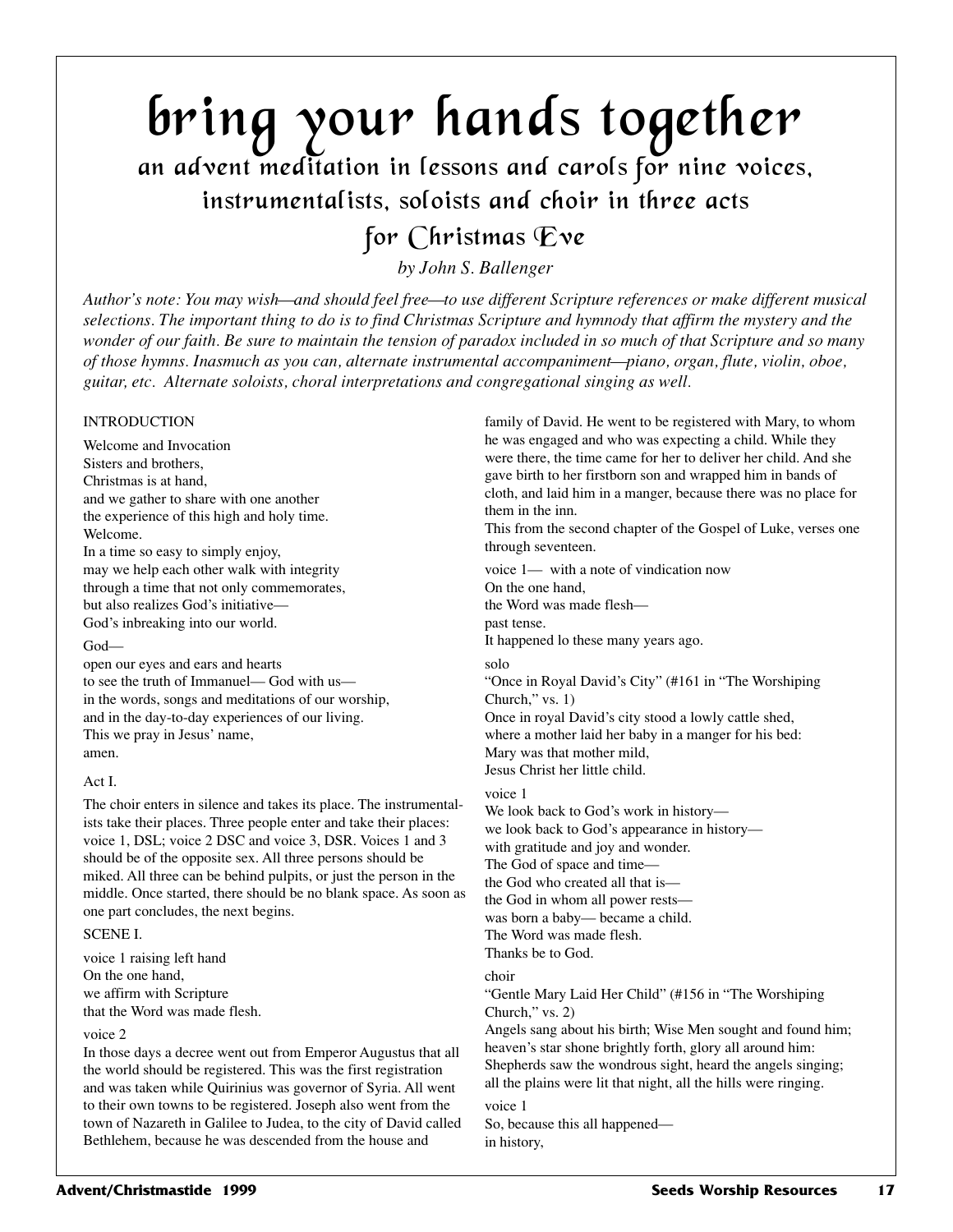because God is more than just the beginning of history because God is actively a part of history we testify in word and song. It is our witness.

It is the story we tell.

congregational hymn

"It Came upon the Midnight Clear" (#170 in "The Worshiping Church," vs. 1)

It came upon the midnight clear, that glorious song of old,

from angels bending near the earth to touch their harps of gold: "Peace on the earth, good-will to all, from heaven's all gracious King":

the world in solemn stillness lay to hear the angels sing.

#### SCENE II.

voice 3 raising left hand

Alright, so all that past stuff was all on the one hand.

Now, on the other hand,—lowering left hand and raising right hand)

it is advent,

and we look ahead to the birth which is not yet but which will be.

#### voice 2

Comfort, O comfort my people, says your God. Speak tenderly to Jerusalem,

and cry to her that she has served her term, that her penalty is paid, that she has received from the LORD's hand double for all her sins. A voice cries out: "In the wilderness prepare the way of the LORD, make straight in the desert a highway for our God. Every valley shall be lifted up, and every mountain and hill be made low;

the uneven ground shall become level, and the rough places a plain. Then the glory of the LORD shall be revealed, and all people shall see it together, for the mouth of the LORD has spoken."

This from the fortieth chapter of Isaiah, verses one through five.

#### voice 3

We look ahead with longing

to the future fulfillment of the promises of God. We look ahead not just with longing though, but with a deep sense of trust.

solo—acapella

"O Come, O Come, Emmanuel" (#133 in "The Worshiping Church," vs. 1)

O come, O come, Emmanuel, and ransom captive Israel, that mourns in lonely exile here until the Son of God appear. Rejoice! rejoice! Emmanuel shall come to thee, O Israel!

voice 3

There is a future that is not yet something toward which time has been purposefully moving since time began. It is in God's hands.

Thanks be to God.

#### choir

"Come, Thou Long-Expected Jesus" (#135 in "The Worshiping Church," vs. 1)

Come, thou long-expected Jesus, born to set thy people free; from our fears and sins release us; let us find our rest in thee. Israel's strength and consolation, hope of all the earth thou art; dear Desire of every nation, Joy of every longing heart.

#### voice 3

And because this is all yet to be because God is not finished yet because the story is still being written we anticipate. It is our hope. It is our prayer.

congregational hymn

"It Came upon the Midnight Clear" (#170 in "The Worshiping Church," vs. 3)

For lo, the days are hastening on, by prophets seen of old, when, with the ever-circling years, shall come the time foretold, when peace shall over all the earth its ancient splendors fling, and all the world give back the song which now the angels sing.

#### SCENE III.

voices 1 and 3 raising both left and right hands and bringing them down and together as if in prayer voice 1

Bring the hands together

voices 1 and 3

in Christmas prayer,

voice 3 and we look ahead to what has already been.

voice 2

We declare to you what was from the beginning, what we have heard, what we have seen with our eyes, what we have looked at and touched with our hands, concerning the word of life—this life was revealed, and we have seen it and testify to it, and declare to you the eternal life that was with the Father and was revealed to us— we declare to you what we have seen and heard so that you also may have fellowship with us; and truly our fellowship is with the Father and with his Son Jesus Christ. We are writing these things so that our joy may be complete. This from the first chapter of First John, verses one through four.

See, I am coming soon; my reward is with me, to repay according to everyone's work. I am the Alpha and the Omega, the first and the last, the beginning and the end. . . . It is I, Jesus . . . the root and the descendant of David, the bright morning star.

This from the twenty-second chapter of Revelation, verses twelve, thirteen and parts of sixteen.

voice 3 Bring the hands together voices 1 and 3 in Christmas prayer, voice 1 and we are called now to attend a birth two thousand years ago. choir

"O Come, All Ye Faithful" (#173 in "The Worshiping Church,"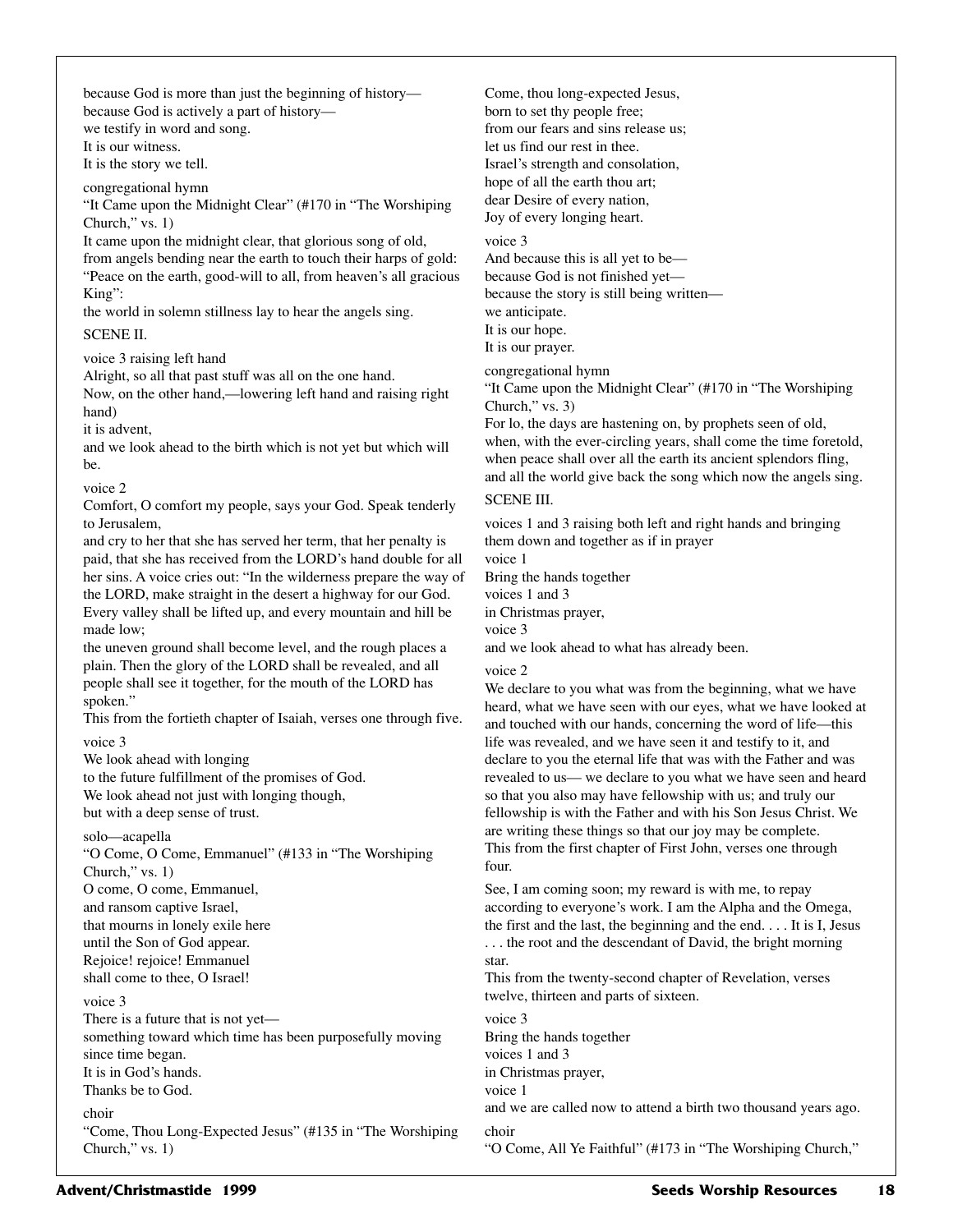#### vs. 1)

O come, all ye faithful, joyful and triumphant, O come ye, O come ye to Bethlehem! Come and behold him, born the King of angels; O come, let us adore him, O come, let us adore him, O come, let us adore him, Christ the Lord.

#### voice 1

Bring the hands together voices 1 and 3 in Christmas prayer, voice 3 and we celebrate a present eternal. voice 1 We look back and we look ahead and we experience this night voice 3 this night of long ago this night yet to be voices 1 and 3 this night tonight.

congregational hymn "Silent Night! Holy Night! (#164 in "The Worshiping Church," vs. 1 & 3) Silent night! holy night! All is calm, all is bright 'round yon virgin mother and child, holy infant so tender and mild, sleep in heavenly peace, sleep in heavenly peace.

Silent night! holy night! Son of God, love's pure light, radiant beams from thy holy face, with the dawn of redeeming grace, Jesus, Lord, at thy birth, Jesus, Lord, at thy birth.

#### Act II.

three people—different from the first three) enter and take their places: voice 1, DSL; voice 2 DSC and voice 3, DSR. voices 1 and 3 should be of the opposite sex. all three persons should be miked. all three can be behind pulpits, or just the person in the middle.

#### SCENE I.

voice 1b On the one hand, it is part of our faith affirmation integral to our theology and Scripture: the Word was with God and the Word was God. and here, any focus on past tense quickly fades in comparison to the amazing affirmation being made: the Word was God.

#### voice 2b

Jesus said to him, "I am the way, and the truth, and the life. No one comes to the Father except through me. If you know me, you will know my Father also. From now on you do know him and have seen him."

This from the fourteenth chapter of the Gospel of John, verses six and seven.

#### voice 1b

To see Jesus is to see God. The Word is with God and the Word is God. The incarnation is God's gracious initiativeGod's ultimate investment in God's own creation. choir "Once in Royal David's City" (#161 in "The Worshiping Church," vs. 2) He came down to earth from heaven who is God and Lord of all, and his shelter was a stable, and his cradle was a stall: with the poor and meek and lowly lived on earth, our Savior holy. voice 1b There is an incomprehensible otherness to Jesus a dimension to his being we can't even imagine. And there needs to be an appropriate awe even an appropriate fear at that which is so immeasurably far beyond us. choir "Let All Mortal Flesh Keep Silence" (#167 in "The Worshiping Church," vs. 1) Let all mortal flesh keep silence, and with fear and trembling stand; ponder nothing earthly-minded, for with blessing in his hand Christ our God to earth descendeth, our full homage to demand. voice 1b Behold the glory of God! solo Infant Holy, Infant Lowly (#169 in "The Worshiping Church," vs. 1) Infant holy, infant lowly, for his bed a cattle stall;

oxen lowing, little knowing Christ the babe is Lord of all. Swift are winging angels singing, noels ringing, tidings bringing: Christ the babe is Lord of all.

#### voice 1b

The incarnation is the glory of God that the angels sing. It is the power of God at work in the miracles. It is the wisdom of God informing the parables. It is the truth of God in the sayings of Jesus. It is the love of God in the relationships Jesus makes. It is the justice of God in the teaching of Jesus. It is the transcendance of God even in human form. Immanuel is "God with us." Thanks be to God. congregational hymn "Angels from the Realms of Glory" (#174 in "The Worshiping Church," vs. 1 & 2) Angels from the realms of glory, wing your flight o'er all the earth; ye who sang creation's story, now proclaim Messiah's birth:

Come and worship, come and worship,

worship Christ, the newborn King.

Shepherds in the fields abiding,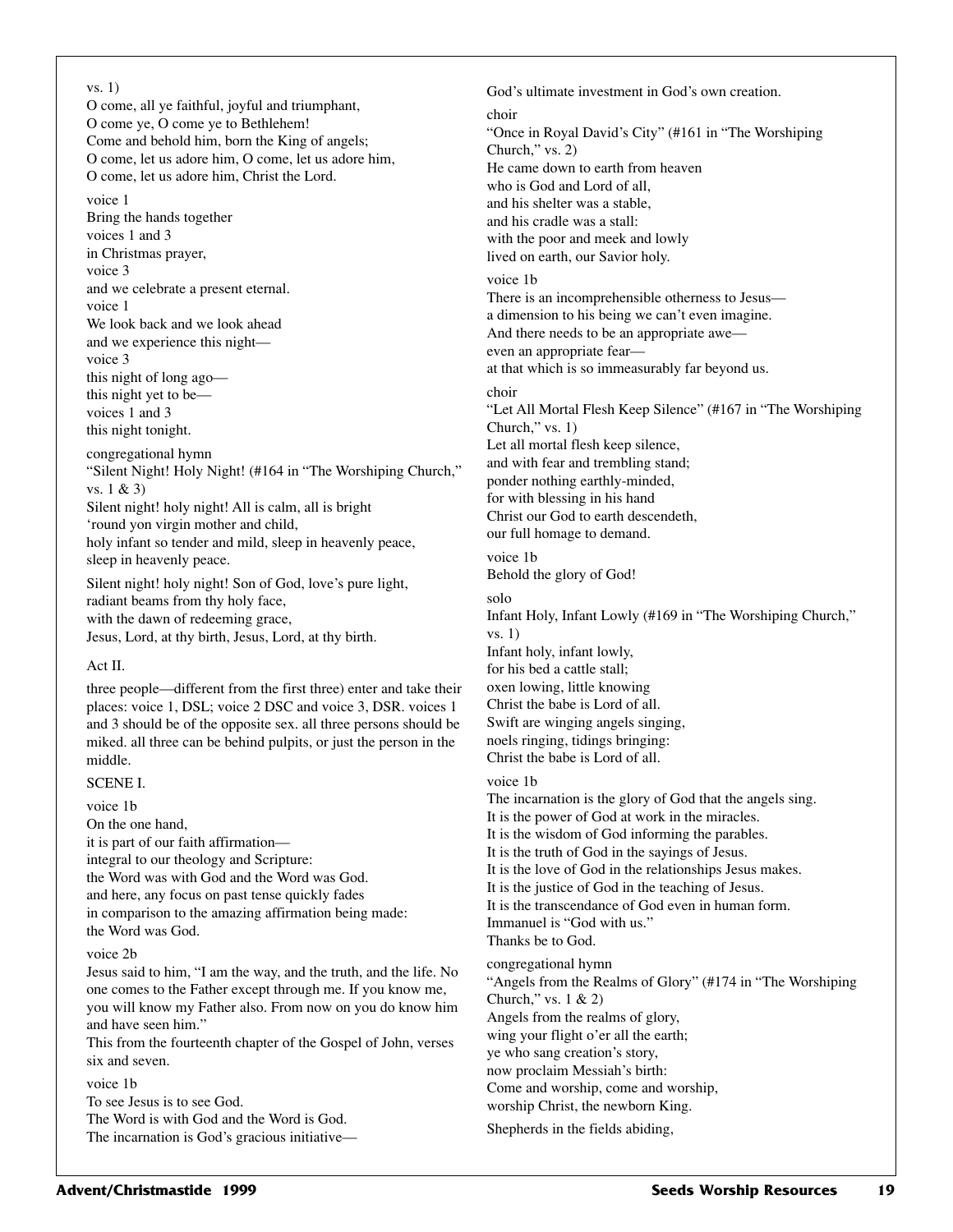watching o'er your flocks by night, God with us is now residing, yonder shines the infant Light: Come and worship, come and worship, worship Christ, the newborn King.

#### SCENE II.

voice 3b Alright, so on the one hand, Jesus is God. On the other hand, it is equally part of our faith affirmation just as integral to our theology and Scripture: the Word was made flesh.

#### voice 2b

For he grew up before him like a young plant, and like a root out of dry ground; he had no form or majesty that we should look at him, nothing in his appearance that we should desire him. He was despised and rejected by others; a man of suffering and acquainted with infirmity; and as one from whom others hide their faces he was despised, and we held him of no account. Surely he has borne our infirmities and carried our diseases; yet we accounted him stricken, struck down by God, and affliced. But he was wounded for our transgressions, crushed for our iniquities; upon him was the punishment that made us whole, and by his bruises we are healed.

This from the fifty-third chapter of Isaiah, verses two through five.

voice 3b

Jesus was one of us.

Born to Mary as we were born to our mothers. Exhausted from the process of being born, like all newborn babies— like all of us did he spent a lot of his first hours asleep, carefully and proudly watched over by Mary and Joseph.

children's choir

"Away in a Manger" (#147 in "The Worshiping Church," vs. 1) Away in a manger, no crib for a bed, the little Lord Jesus laid down his sweet head; the stars in the sky looked down where he lay, the little Lord Jesus asleep on the hay.

#### voice 3b

Jesus was one of us. Jesus experienced life like we do. Jesus knew what it was like to feel lonely and to spend time with close friends. He knew what it was like to feel betrayed and to feel affirmed. He knew what it meant to be hungry and to enjoy feasting at a party. He laughed and he cried. Jesus experienced life at its fullest— its richest and deepest. choir "Once in Royal David's City" (#161 in "The Worshiping Church," vs. 3) Jesus is our childhood pattern, day by day like us he grew, he was little, weak, and helpless, tears and smiles like us he knew:

and he feels for all our sadness, and he shares in all our gladness.

voice 3b

The incarnation is the glory of God wrapped in swaddling clothes and laid in a manger.

It is the power of God made vulnerable.

It is the wisdom of God shared at the dinner table over bread and wine.

It is the truth of God pointed out in flowers and sheep. It is the love of God in hugs and touch.

It is the justice of God in relationships with the unclean and the despised.

It is the immanence of God even in human form.

Immanuel is "God with us."

Thanks be to God.

congregational hymn

"O Come, All Ye Faithful" (#173 in "The Worshiping Church," vs. 4)

Yea, Lord, we greet thee, born this happy morning,

Jesus, to thee be all glory given;

Word of the Father, now in flesh appearing;

O come, let us adore him, O come, let us adore him,

O come, let us adore him, Christ the Lord.

SCENE III.

voice 1b

Bring the hands together

voices 1b and 3b

in Christmas prayer voice 3b

to praise the one who is both fully human and wholly divine.

voice 2b

Let the same mind be in you that was in Christ Jesus, who, though he was in the form of God, did not regard equality with God as something to be exploited, but emptied himself, taking the form of a slave, being born in human likeness. And being found in human form, he humbled himself and became obedient to the point of deathó even death on a cross. Therefore God also highly exalted him and gave him the name that is above every name, so that at the name of Jesus every knee should bend, in heaven and on earth and under the earth, and every tongue should confess that Jesus Christ is Lord, to the glory of God the Father.

This from the second chapter of Philippians, verses five through eleven.

voice 3b Bring the hands together voices 1b and 3b in Christmas prayer voice 1b to acknowledge the profound mystery of our faith. choir "Hark! the Herald Angels Sing" (#171 in "The Worshiping Church," vs. 2) Christ, by highest heaven adored, Christ, the everlasting Lord, late in time behold him come, offspring of the Virgin's womb: veiled in flesh the Godhead see; hail th'incarnate Deity, pleased as man with us to dwell, Jesus, our Emmanuel. Hark! the herald angels sing, "Glory to the new-born King."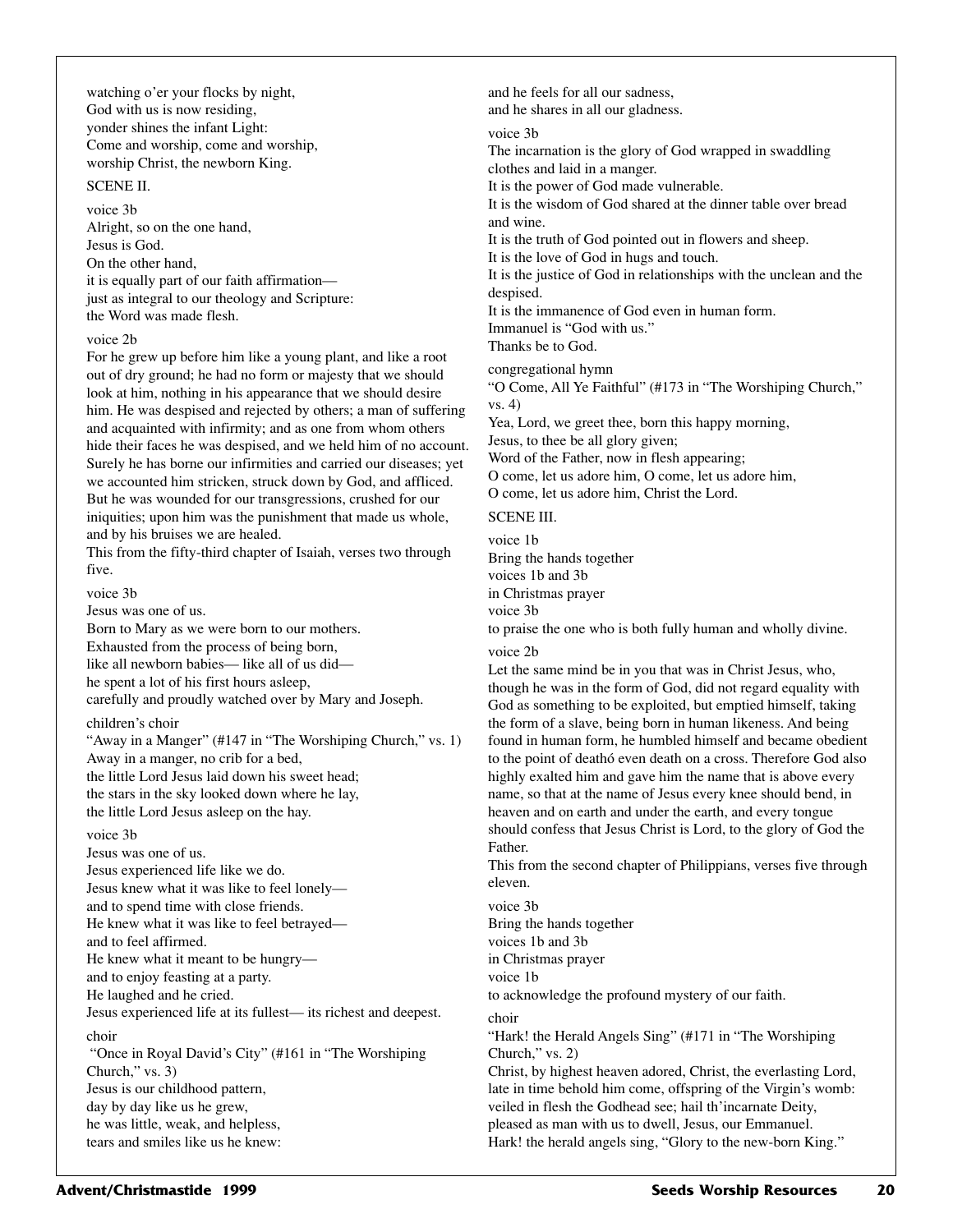voice 1b It is the distinctive of our faith. voice 3b Fully human and fully God. One with our experience voice 1b yet also beyond it. Creator voice 3b who is yet part of creation. voices 1b and 3b Thanks be to God.

congregational hymn "Angels We Have Heard on High" (#152 in "The Worshiping Church," vs.  $3 & 4$ ) Come to Bethlehem and see him whose birth the angels sing; come, adore on bended knee Christ the Lord, the newborn King. Gloria in excelsis Deo, Gloria in excelsis Deo.

See within a manger laid Jesus, Lord of heaven and earth! Mary, Joseph, lend your aid, sing with us our Savior's birth. Gloria in excelsis Deo, Gloria in excelsis Deo.

#### Act III.

three people—different from the first and second three) enter and take their places: voice 1, DSL; voice 2 DSC and voice 3, DSR. voices 1 and 3 should be of the opposite sex. all three persons should be miked. all three can be behind pulpits, or just the person in the middle.

#### SCENE I.

voice 1c

On the one hand,

Jesus was unique.

And Jesus' mission was unique.

After all, who else is human and divine? Around whom else do time past and time future coalesce?

voice 2c

He is the image of the invisible God, the firstborn of all creation; for in him all things in heaven and on earth were created, things visible and invisible, whether thrones or dominions or rulers or powers—all things have been created through him and for him. He himself is before all things, and in him all things hold together. He is the head of the body, the church; he is the beginning, the firstborn from the dead, so that he might come to have first place in everything. For in him all the fullness of God was pleased to dwell, and through him God was pleased to reconcile to himself all things, whether on earth or in heaven, by making peace through the blood of his cross.

This from the first chapter of Colossians, verses fifteen through twenty.

#### choir

"O Come, All Ye Faithful" (#173 in "The Worshiping Church," vs. 2)

True God of true God, Light from Light eternal,

lo, he shuns not the virgin's womb; Son of the Father, begotten, not created; O come, let us adore him, O come, let us adore him, O come, let us adore him, Christ the Lord.

#### SCENE II.

voice 3c On the other hand, we are the body of Jesus. We are to be about the business of Jesus' work. We have been charged with accomplishing Jesus' task.

#### voice 2c

Beloved, let us love one another, because love is from God; everyone who loves is born of God and knows God. Whoever does not love does not know God, for God is love. God's love was revealed among us in this way: God sent his only Son into the world so that we might live through him. In this is love, not that we loved God but that he loved us and sent his Son to be the atoning sacrifice for our sins. Beloved, since God loved us so much, we also ought to love one another. No one has ever seen God; if we love one another, God lives in us, and his love is perfected in us. Those who say, "I love God," and hate their brothers or sisters, are liars; for those who do not love a brother or sister whom they have seen, cannot love God whom they have not seen. The commandment we have from him is this: those who love God must love their brothers and sisters also. This from the fourth chapter of First John, verses seven through twelve, and twenty and twenty-one.

"Once in Royal David's City" (#161 in "The Worshiping Church," vs. 4) And our eyes at last shall see him, through his own redeeming love; for that child, so dear and gentle, is our Lord in heaven above,

and he leads his children on to the place where he has gone.

#### SCENE III.

voices 1c Bring the hands together voices 1c and 3c in Christmas prayer voice 3c with thanksgiving for the responsibility and the privilege voice 1c for showing us how and then sending us off.

voice 2c

For just as the body is one and has many members, and all the members of the body, though many, are one body, so it is with Christ. For in the one Spirit we were all baptized into one body—Jews or Greeks, slaves or free—and we were all made to drink of one Spirit. Indeed, the body does not consist of one member but of many. Now you are the body of Christ and individually members of it.

This from the twelfth chapter of Second Corinthians, verses twelve through fourteen and twenty-seven.

#### children's choir

"Away in a Manger" (#147 in "The Worshiping Church," vs. 3) Be near me, Lord Jesus; I ask thee to stay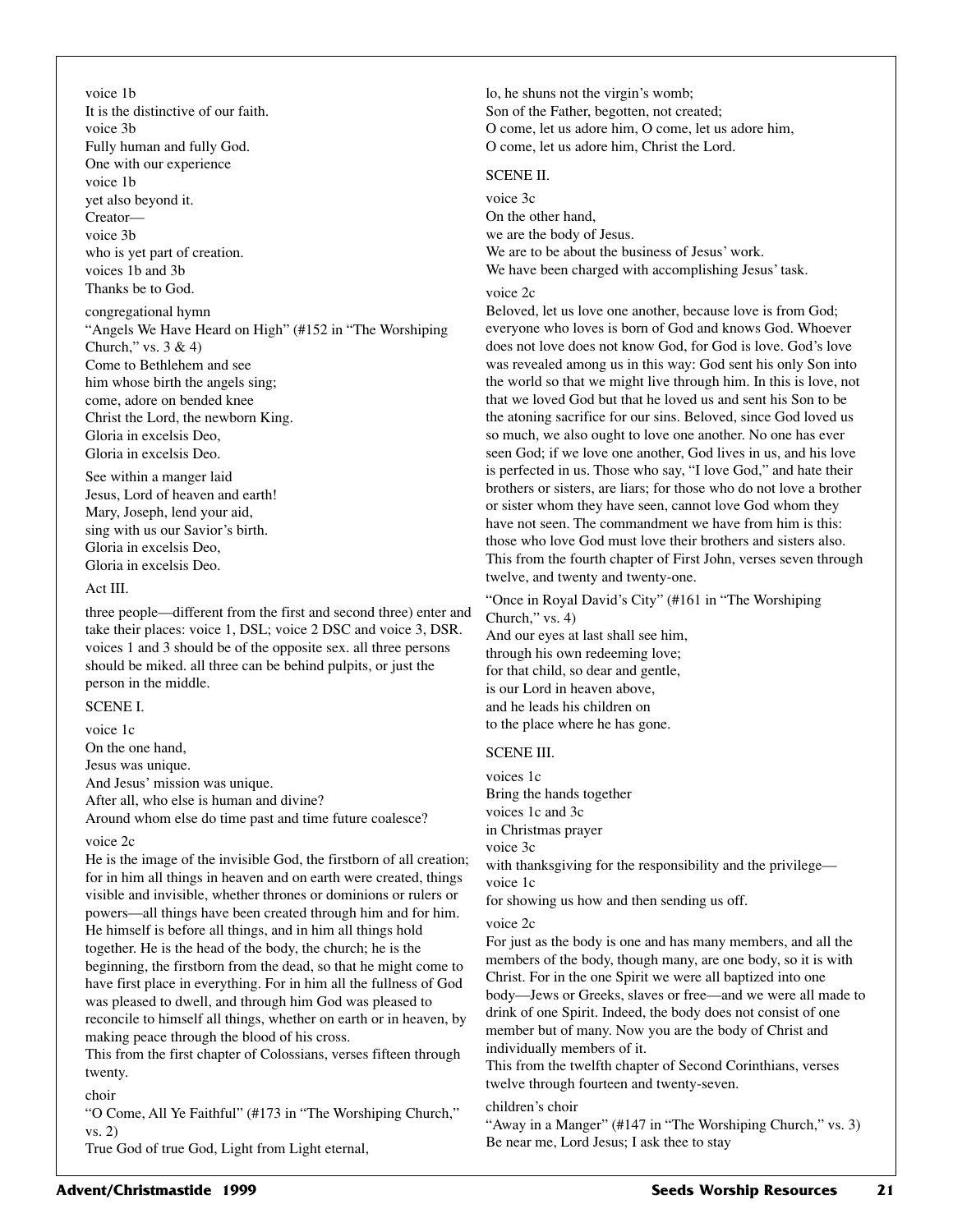close by me forever, and love me, I pray. Bless all the dear children in thy tender care, and fit us for heaven to live with thee there.

voices 3c Bring the hands together voices 1c and 3c in Christmas prayer voice 1c and "fit us for heaven" making of this time and place a preparation voice 3c an intimation a peek into something more.

#### choir

"O Little Town of Bethlehem" (#154 in "The Worshiping Church," vs.  $3 \& 4$ ) How silently, how silently the wondrous gift is given; so God imparts to human hearts, the blessings of his heaven! No ear may hear his coming, but in this world of sin,

where meek souls will receive him still the dear Christ enters in.

O holy child of Bethlehem, descend to us, we pray; cast out our sin, and enter in; be born in us today. We hear the Christmas angels the great glad tidings tell; O come to us, abide with us, our Lord Emmanuel.

#### voice 3c

There can be no greater cause for celebration voice 1c no more urgent news no more pressing joy.

congregational hymn

"Joy to the World! the Lord is Come" (#146 in "The Worshiping Church,"

vs. 1-4) Joy to the world! the Lord is come; let earth receive her King; let every heart prepare him room, and heaven and nature sing, and heaven and nature sing, and heaven, and heaven and nature sing.



Joy to the earth! the Savior reigns; let all their songs employ; while fields and floods, rocks, hills, and plains repeat the sounding joy, repeat the sounding joy, repeat, repeat the sounding joy.

No more let sins and sorrows grow, nor thorns infest the ground; he comes to make his blessings flow far as the curse is found, far as the curse is found, far as, far as the curse is found.

He rules the world with truth and grace, and makes the nations prove the glories of his righteousness, and wonders of his love, and wonders of his love, and wonders, wonders of his love.

#### **CONCLUSION**

voice 2c Give praise for the mystery of our faith made incarnate in Christ Jesus. Give thanks for the events in time around which time coalesces. Take joy in the events in human experience that make God intimately a part of human experience.

solo

"O Holy Night!" (#160 in "The Worshiping Church," vs. 1) O holy night, the stars are brightly shining, it is the night of the dear Savior's birth; long lay the world in sin and error pining, till he appeared and the soul felt its worth. A thrill of hope the weary world rejoices, for yonder breaks a new and glorious morn! Fall on your knees! O hear the angel voices! O night divine! O night when Christ was born! O night divine! O night, O night divine!

Benediction Go from here this night this night on which Christ was born this night we await. Go from here to repeat the sounding joy of truth and grace at work together— Go from here to be a part of the thrill of hope to work for the rejoicing of our weary world. Go from here with angel voices ringing in your ears to prepare your heart to make room. Christ is born! And your time on earth makes room for the divine. You participate in the making fit of creation for heaven. Go from here with the God with us, Immanuel, even Jesus Christ, Amen.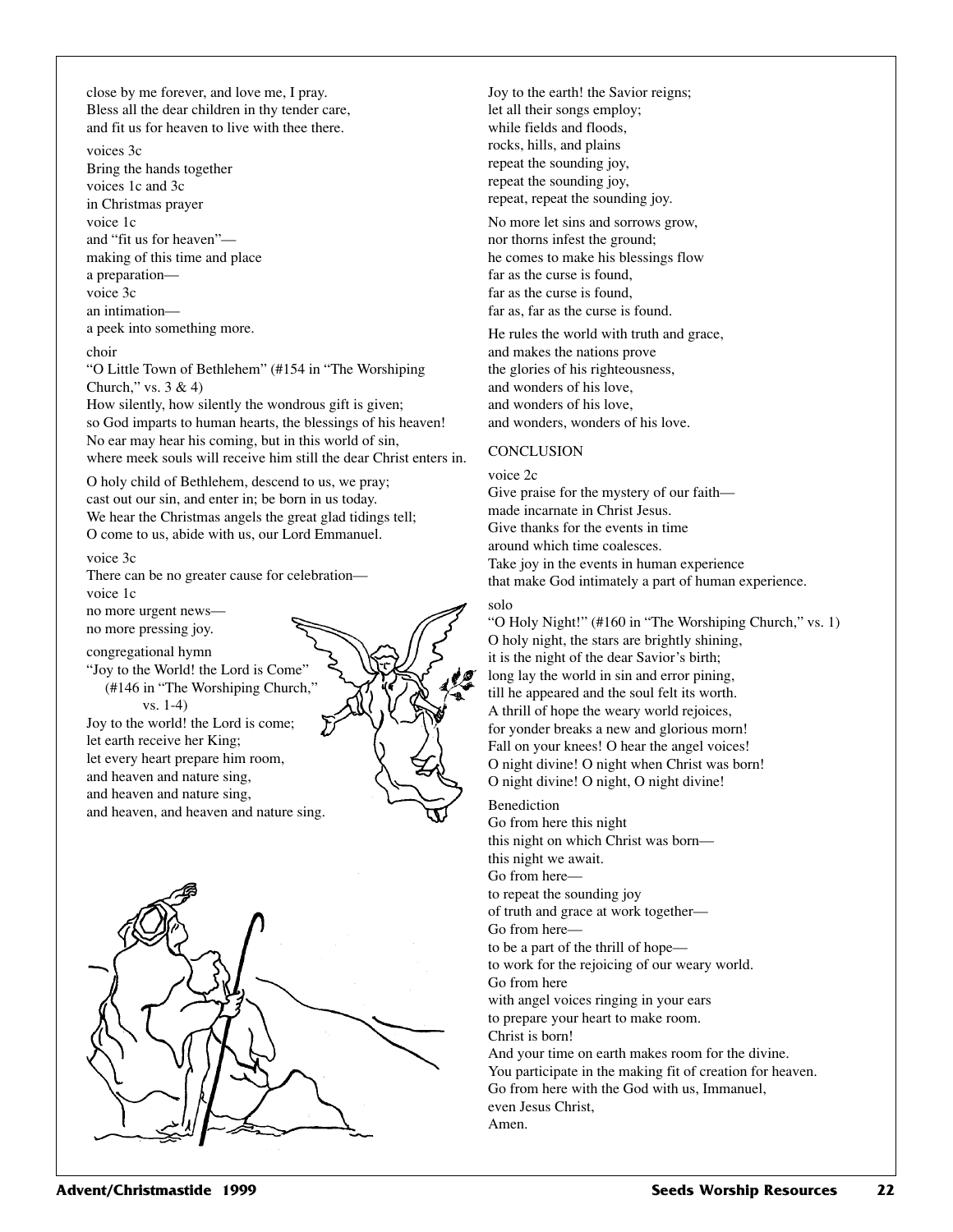

- LEADER: Well, so that is that. Now we dismantle the tree, take down the lights, sweep up the broken ornaments, put away the shepherd's costumes. The excitement, the bustle of Christmas, the lights and trees and carols, are gone for another year. What do we have left?
- PEOPLE: We have a new page on which to write, a new vision, a new task. We have the chance to watch and listen for God's new surprises.
- LEADER: For just one moment we looked again into the Stable and saw the Child. For just that moment we saw the vision of love and joy and peace. Do we put that away with the cards we received? How can we keep that vision?
- PEOPLE: We can keep our eyes on the Christ Child, as he grows, and as he give himself in death. We can still be watching as he rises from the tomb with the greatest surprise of all.
- LEADER: But now the sparkle is gone. There are bills to be paid, a house to clean, a job to do. January is a bleak month. What do we look forward to?
- PEOPLE: We have a whole new year before us: days to accomplish God's purposes, days to see the sunshine and watch the flowers grow, days to share with friends. We have three hundred and sixty-five presents from God, gift-wrapped, and waiting to be opened.
- ALL: God of the past and the future, so much is ahead of us. So much can be done in this new year. Open our eyes, God, that we may see each new day as the gift that it is. May we open it, expecting your surprise. Amen.

*(adapted from W.H. Auden's "For the Time Being")*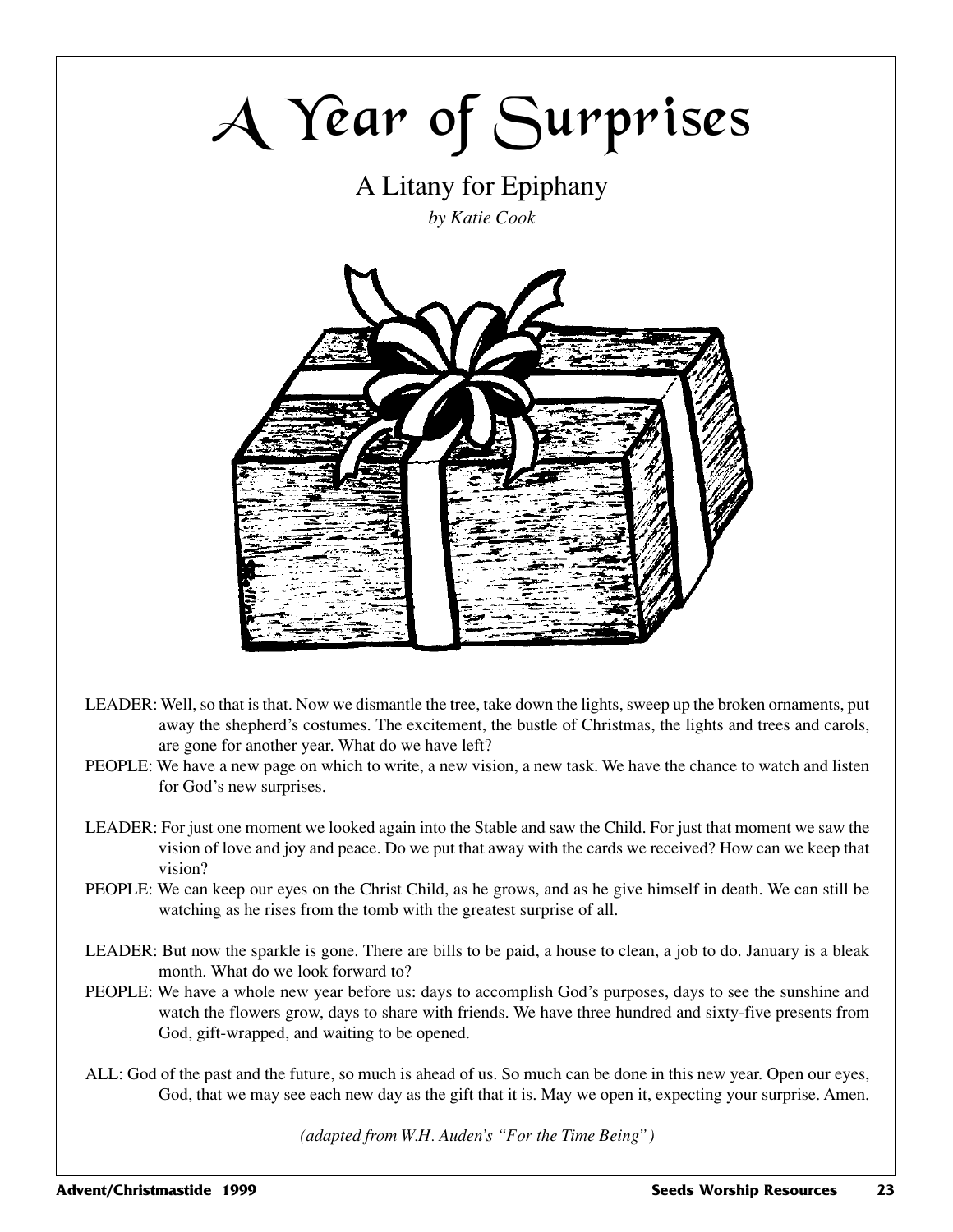*Editor's Note:*

*On the following pages you will find some ideas for a service of commemoration of the life and inspiration of Dr. Martin Luther King, Jr. I have compiled these from the years I served on the Martin Luther King committee of the Waco Ministerial Alliance. For the first several years we held a prayer breakfast. We often played audiotapes of the famous 1963 "Freedom Speech" while participants ate. We changed the venue to Saturday mid-morning services with a brunch, and then to the official holiday Monday. We alternated between churches (and synagogues) that were traditionally Caucasian and traditionally African-American. One year we had a march from a predominantly Caucasian church across the Baylor University campus to a predominantly African-American church. We held portions of the service in the former and finished in the latter, with a luncheon there also.*

*In addition to the use of the "Freedom Speech" tape, we used things like U2's song "MLK" from the* Unforgettable Fire *album and music by Sweet Honey in the Rock. Most of the time, however, we stayed with the congregational singing of "Lift Every Voice and Sing" and "We Shall Overcome."*

*I have gone through the services that we have held in the last eight years and picked out several elements that I hope you will find helpful. These services were significant in building bonds in our community across racial and religious lines. —lkc*

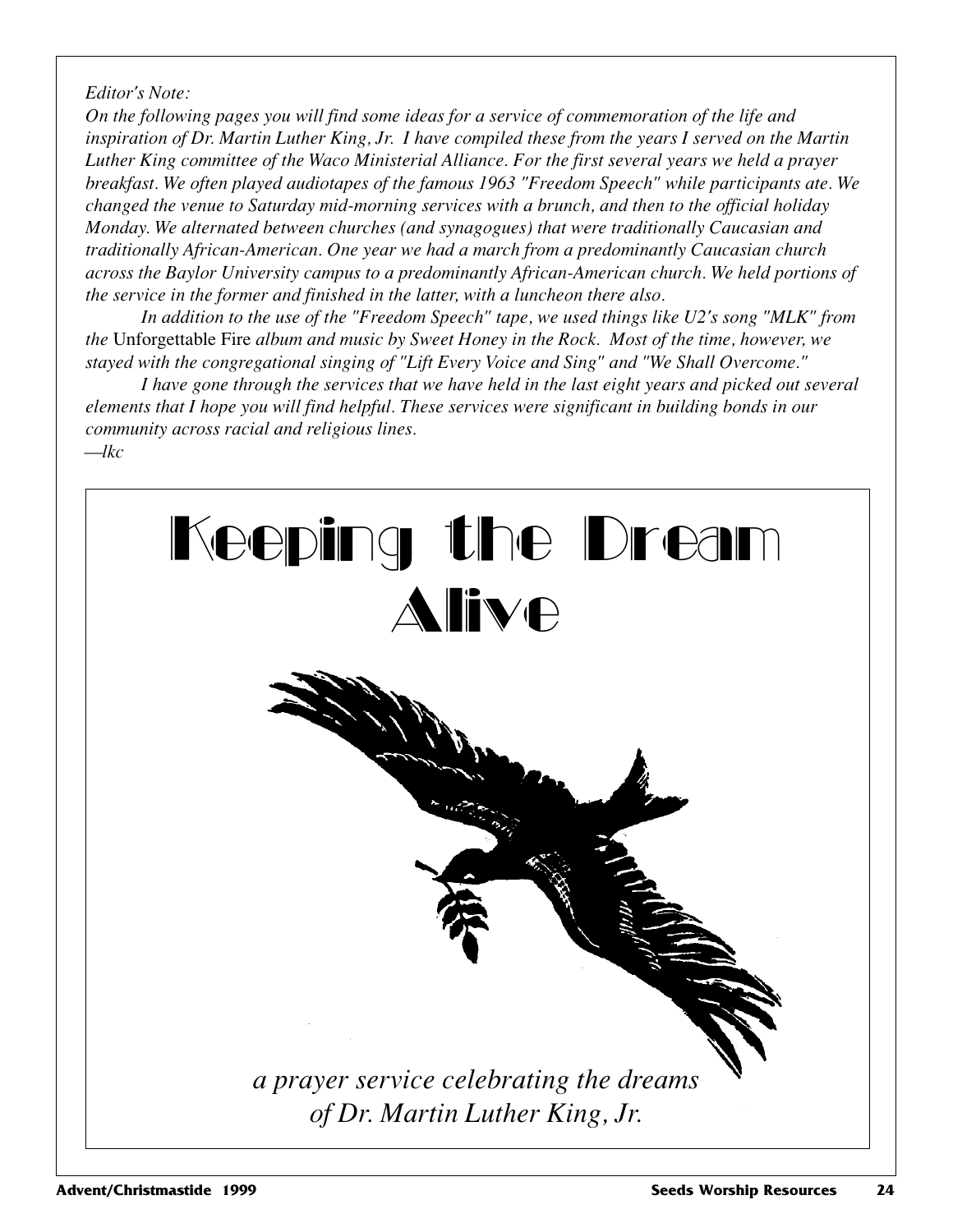# "Keeping the Dream Alive"

*Even youths will faint and be weary, and the young will fall exhausted; but those who wait for the Lord shall renew their strength, they shall mount up with wings like eagles, they shall run and not be weary, they shall walk and not faint. Isaiah 40:30-31 (NRSV)*

#### **Welcome**

#### **Invocation**

**Scripture Reading:** Isaiah 42:1-7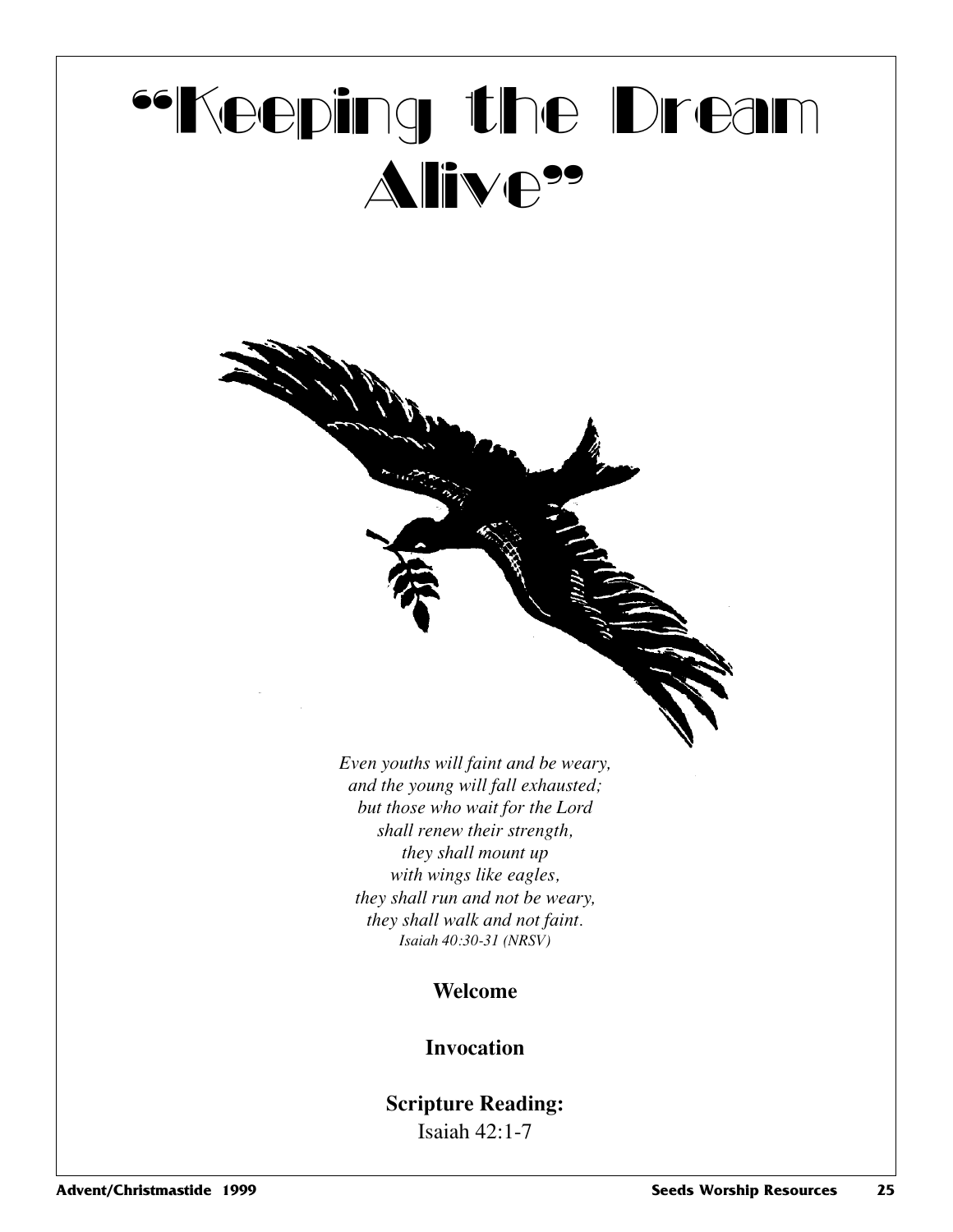#### **Congregational Singing:**

"Lift Every Voice and Sing"

#### **Litany:**

#### "Keeping the Dream Alive"

#### by Katie Cook

- LEADER: We are people of faith who have gathered here today because we have something to say, together, to our friend and brother, Martin:
- PEOPLE: We have come here today because we still have a dream.
- LEADER: Although it looks as though we've not come so far,
- PEOPLE: We still have a dream.
- LEADER: Although the fear and mistrust of "the other" still makes us strangers who should be neighbors,
- PEOPLE: We still have a dream.
- LEADER: Although apartheid is not yet dead in our world, and racial tension mounts in our own land,
- PEOPLE: We still have a dream.
- LEADER: Although economic freedom is still not shared by everyone in our society,
- PEOPLE: We still have a dream.
- LEADER: We lift up the friendships that have been forged, the victories that have been won, however small,
- PEOPLE: For these keep the dream alive.
- LEADER: Though we know that more should have been accomplished by now,
- PEOPLE: We will not give up our dream.
- LEADER: Together, we lift these thoughts to God for blessing,
- PEOPLE: That these seeds, our fervent hopes and prayers, will bear fruit in the coming weeks and years,
- ALL Until we truly are free, free at last.

#### **Interfaith Readings:**

Ezekiel 34: 25-31

#### 1 John 5: 16b-21

Reading from *The Promulgation of Universal Peace*

*(you may add your own interfaith readings here)*

*(we also added a season of interfaith prayers here, with prayers in Persian, Yoruba,*

*Japanese, Spanish, German, and Russian)*

#### **Musical Benediction:**

"We Shall Overcome"